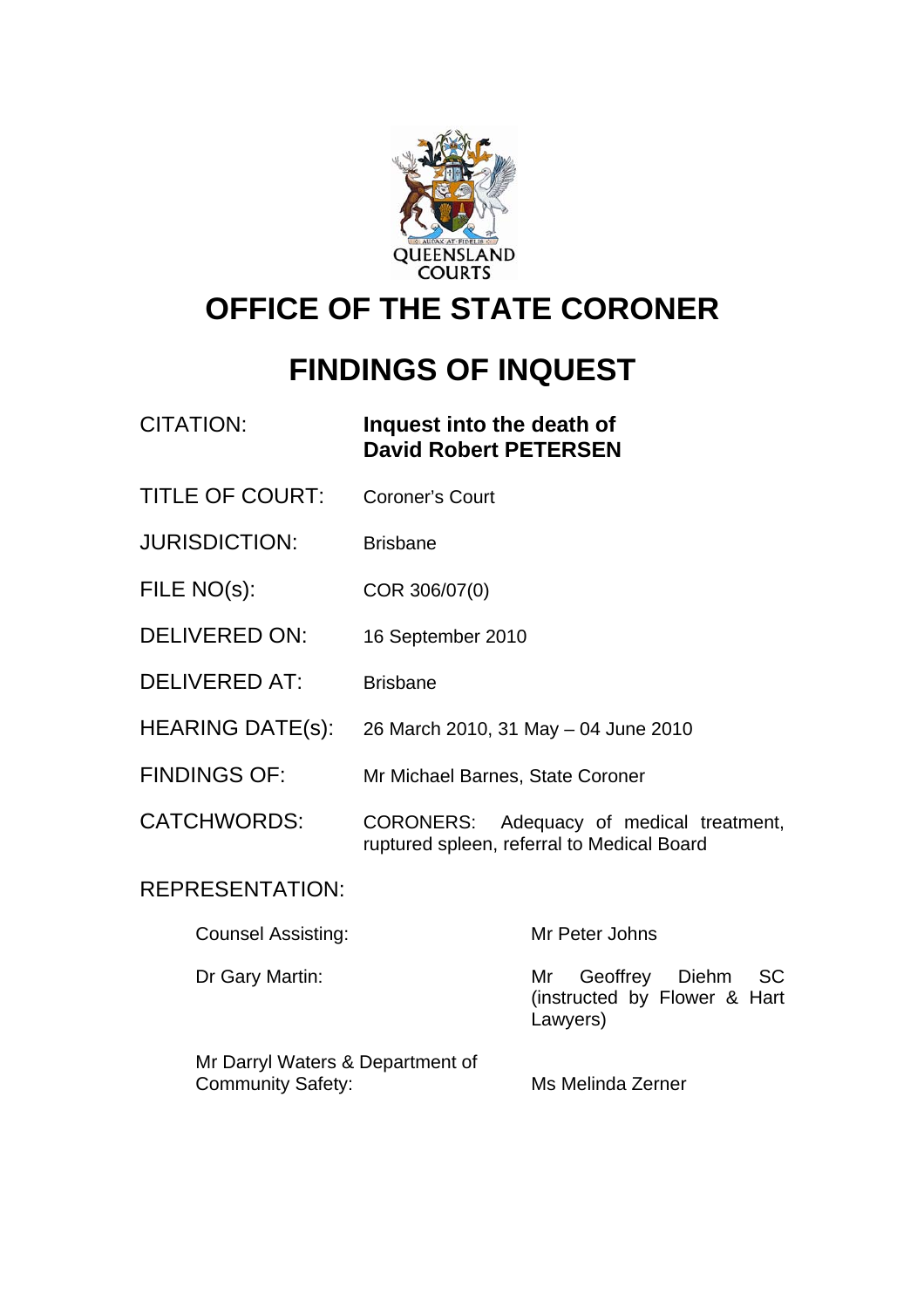#### **Table of Contents**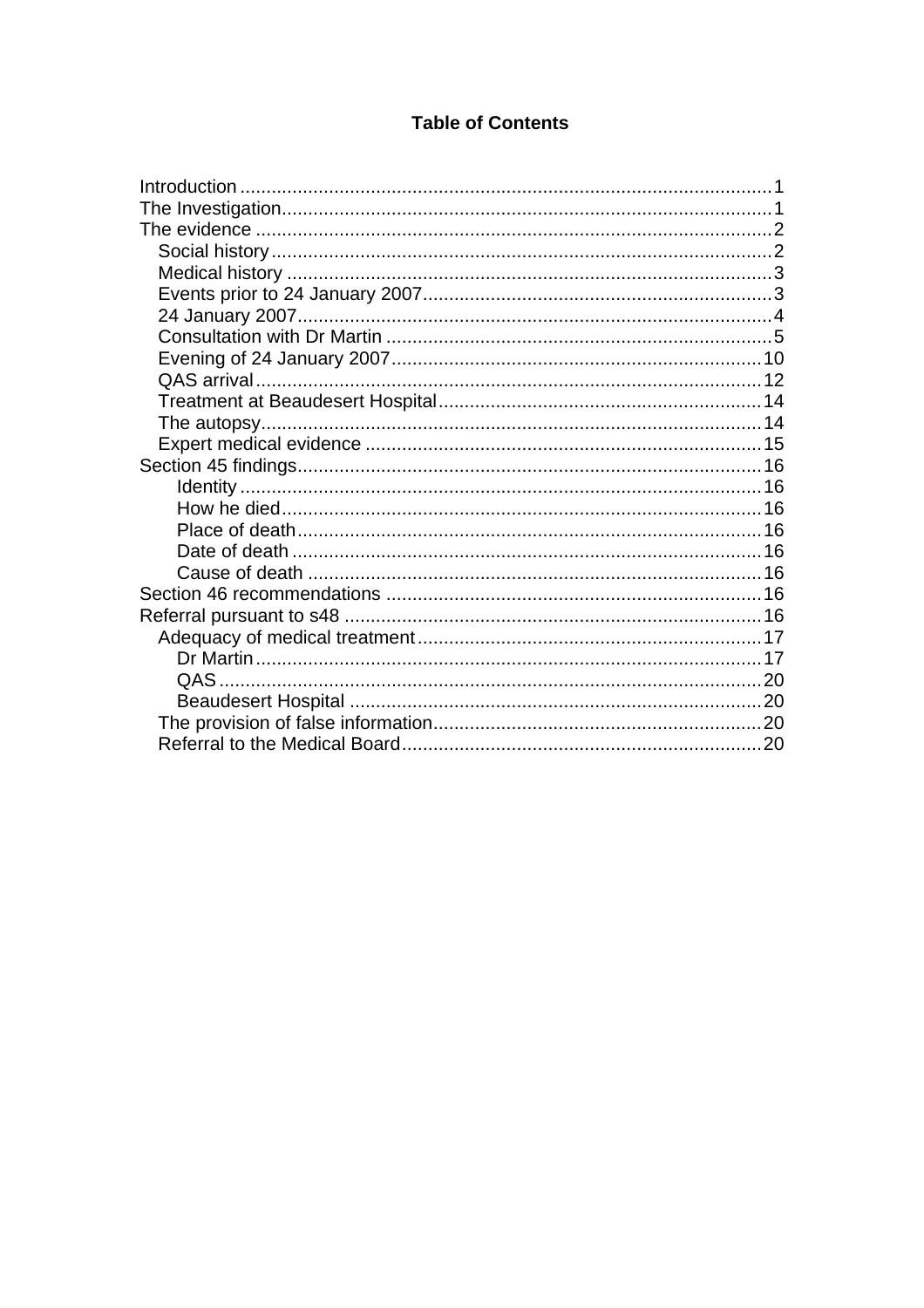<span id="page-2-0"></span>So far as is relevant to this case, the *Coroners Act 2003* provides in s45 that a coroner's written findings must be given to the family of the person who died and to each of the persons or organisations granted leave to appear at the inquest. These are my findings in relation to the death of David Robert Petersen. They will be distributed in accordance with the requirements of the Act and posted on the web site of the Office of State Coroner.

### **Introduction**

When he died, David Petersen was a 35 year old man with a significant history of chronic illness, but none of recent trauma. He fell ill on the evening of 23 January 2007. The following day, together with his mother, he saw his general practitioner, Dr Gary Martin. Dr Martin made a non-specific diagnosis of pleurodynia; referred Mr Petersen for a chest x-ray and prescribed some pain-killing medication.

Thirteen hours later, at Beaudesert Hospital, Mr Petersen was pronounced dead. A post mortem examination revealed a large tear in his spleen and more than four litres of blood in his abdominal cavity.

These findings

- confirm the identity of the deceased man, and determine how he died and the time, place and medical cause of his death;
- critique the adequacy of the care given to Mr Petersen by his doctor, the QAS paramedics and the staff of the Beaudesert Hospital; and
- consider whether the conduct of any of those involved in Mr Petersen's care should be referred to the Medical Board of Australia or the DPP for consideration of disciplinary action or a criminal prosecution.

# **The Investigation**

The initial QPS investigation was conducted by Detective Senior Constable Scott Furlong. This concluded with a report to the Beenleigh Coroner deeming the death non-suspicious. He postulated that the injuries to Mr Petersen's spleen may have been caused by his being struck with a cricket ball. The Beenleigh Coroner did not consider this or any other aspect of the death required investigation and finalised the matter with a finding as to the medical cause of death but no finding as to the cause of the fatal injury or the adequacy of the medical care provided to the deceased.

I considered this inadequate and reopened the investigation. Detective Senior Constable Darren Ward of Beaudesert CIB conducted further enquiries in relation to the suggestion Mr Petersen had been struck with a cricket ball in the days leading to his death. After establishing there was little basis for this theory other avenues were explored.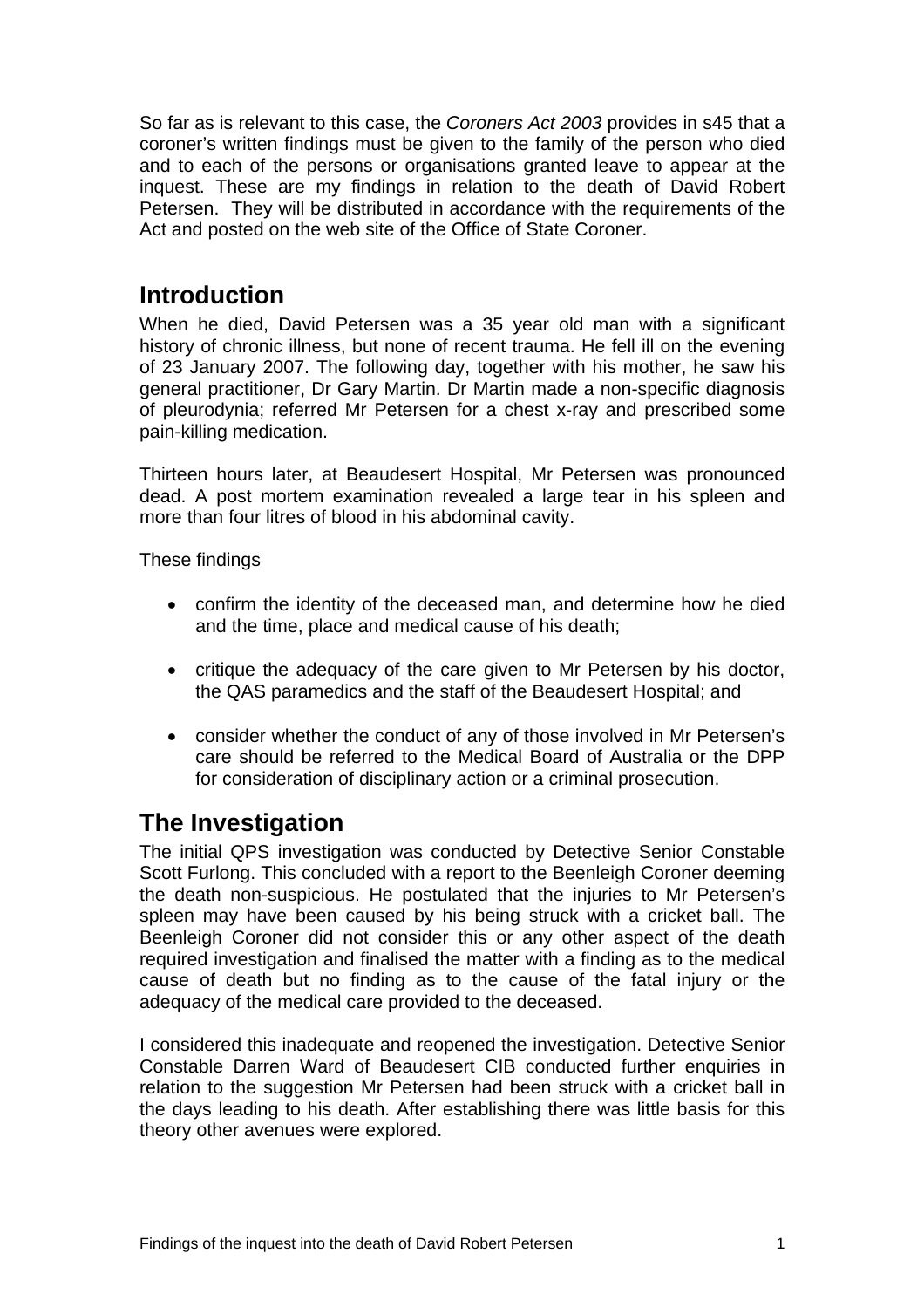<span id="page-3-0"></span>Detailed statements were taken from Mr Petersen's parents along with other relevant witnesses. Statements were sought and later obtained from the QAS officers involved and from Dr Martin. Hospital and ambulance records were seized.

On 7 March 2009 a search warrant was executed at the medical centre. Forensic analysis of computer hard drives was conducted and records relating to Mr Petersen obtained.

Independent medical reports were then obtained from practitioners with relevant specialist qualifications and experience.

Counsel for Dr Martin submitted valuable evidence was lost by the failure to obtain statements from staff at Dr Martin's surgery, the x-ray clinic where Mr Petersen had an image taken and the pharmacy where he had a prescription filled on the day before his death. I agree some of those staff members *may* have been able to give evidence about Mr Petersen's visible symptoms had they been interviewed soon after the death. However, as detailed earlier, the investigation initially focussed on the possibility the fatal injuries were caused during a cricket match. His parents' statements detailing concerns about Dr Martin's care were not taken until June 2008 and Dr Martin's statement was not provided until August 2008, some 18 months after the death. By that stage it is unlikely clinic staff or shop assistants who saw Mr Petersen briefly in January 2007 would have had much to offer.

## **The evidence**

I turn now to the evidence. Of course, I cannot even summarise all of the information contained in the exhibits and oral evidence given at the inquest but I consider it appropriate to record in these reasons, the evidence I believe is necessary to understand the findings I have made.

#### *Social history*

David Robert Petersen was born on 29 December 1971; the elder of two children of Carol and Michael Petersen.

He was raised and went to school in Brisbane before moving with his family to the Gold Coast when he was 17. This move, in part, resulted from David having become involved in illicit drug use and his parents hope that moving would reduce his associating with other drug users and criminals.

It seems this hope was borne out because his parents report by 1994 David had ceased abusing drugs. He established a successful landscaping business and in later years assisted his parents with their muffler repair business. Unfortunately he was forced to gradually reduce his involvement in active employment as a result of his increasingly severe chronic health conditions.

David moved with his family to Boyland, near Canungra, in October 2005. He gradually began to make friends in the community, joining the local cricket club and becoming a well known and popular face at the Canungra Hotel. This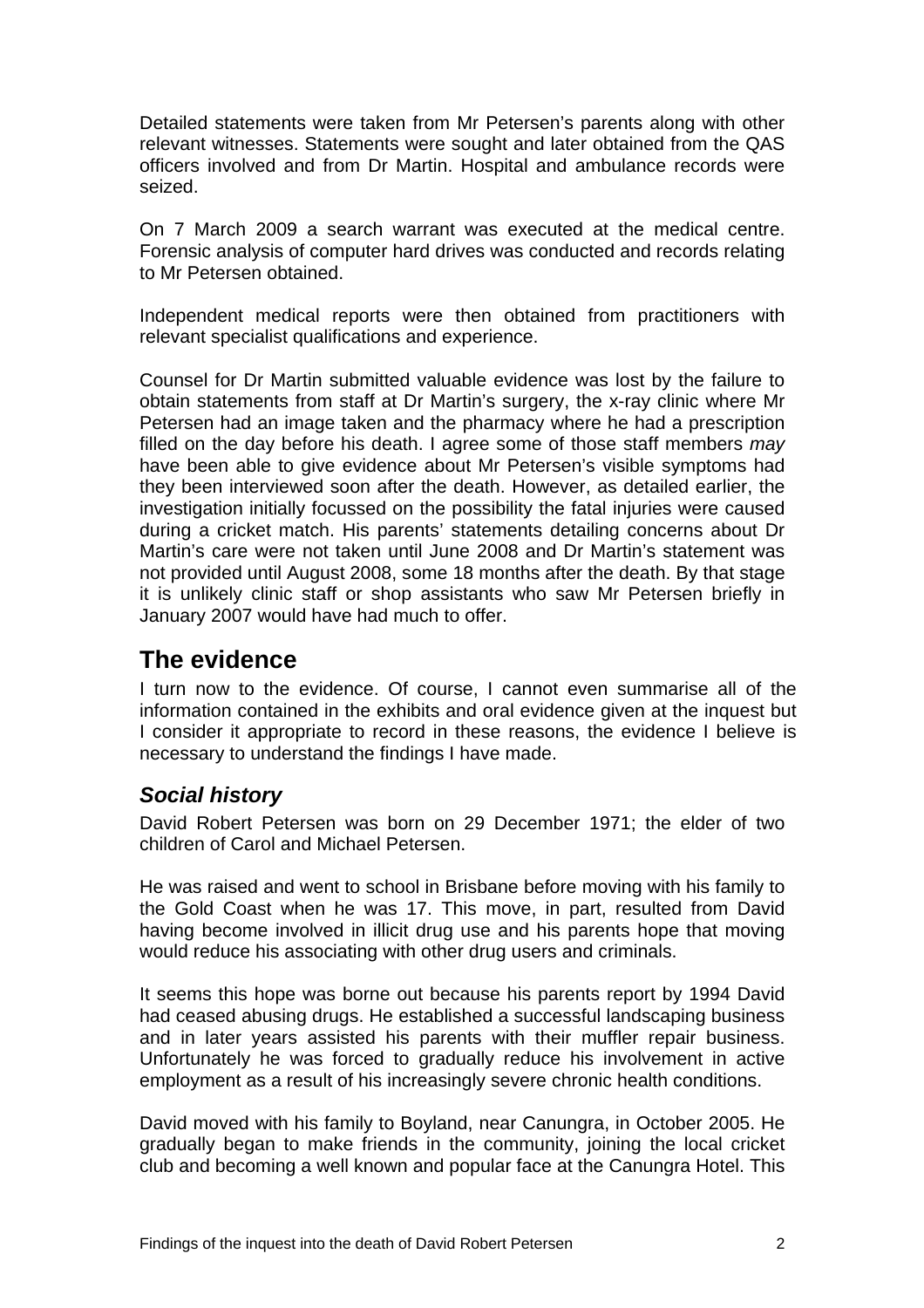<span id="page-4-0"></span>was in contrast to preceding years during which he had been more socially isolated.

It is clear from the material collated by investigators and the evidence given by his mother that, by the time of his death, David was widely known and liked in the local community.

It is also clear he was dearly loved and supported by his close family. I offer them my sincere condolences for their sad loss.

#### *Medical history*

At the age of 12 David Petersen suffered kidney problems and underwent surgery for a urinary tract bypass.

When he was 25 blood tests revealed Mr Petersen to have Hepatitis C and Ross River Fever. Shortly afterwards he was diagnosed with cirrhosis of the liver. Mr Petersen received some treatment for these conditions but was not consistent in taking medication or seeking medical advice or treatment. His mother became concerned that he was becoming increasingly socially isolated, that his alcohol consumption was increasing and that these were combining to negatively impact upon his physical and emotional well-being.

Records show he started to see Dr Gary Martin, a general practitioner practicing at Arundel, in August 2004. At that time Dr Martin noted him to be a heavy consumer of alcohol, cigarettes and, less frequently, marijuana. Over the following years Dr Martin would diagnose and treat Mr Petersen for hemochromatosis, depression, hypertension and chronic obstructive pulmonary disease/chronic bronchitis along with his existing conditions.

The evidence from Mr Petersen's parents pointed to a man who was selfconscious and discreet in relation to his ill-health; an exception being a tendency to show others when he had sustained bruises (to which he was susceptible) from being hit with a cricket ball.

Prior to the consultation on the day before his death, Mr Petersen had last seen Dr Martin on 12 December 2006. On that occasion, as on many other occasions, Dr Martin issued a pathology referral for a series of blood tests to assist with the monitoring of the hemochromatosis.

#### *Events prior to 24 January 2007*

In the course of conducting his inquiries, the initial police investigator, Detective Senior Constable Furlong, was provided with information by another local police officer suggesting a link may exist between Mr Petersen's death and his having been struck by a ball while batting during a cricket match some days earlier.

This aspect of the matter was investigated more fully by Detective Sergeant Ward who later assumed primary responsibility for the investigation. He spoke to the captain of Mr Petersen's cricket team which had most recently played on Saturday 20 January 2008. It is clear Mr Petersen did not bat on that day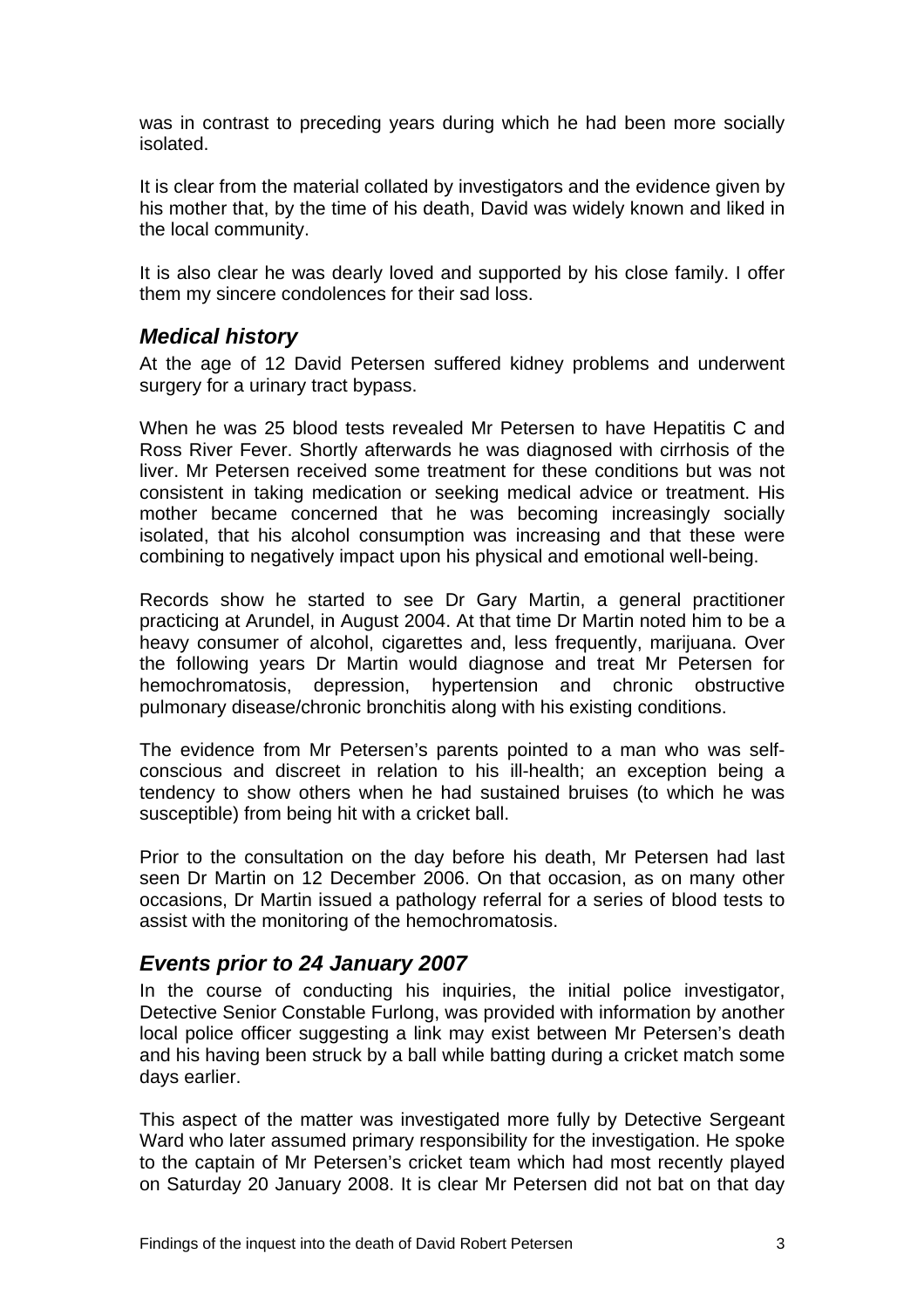<span id="page-5-0"></span>and there was never a suggestion he had otherwise been struck with the ball or been in any way injured during the match. On the basis of this evidence and the absence of any complaint from Mr Petersen to his parents that evening, I am satisfied there is no link between the cricket match and Mr Petersen's death.

There is no evidence of Mr Petersen complaining of illness that might now be attributed to his death at any time prior to the evening of 23 January 2007.

On that evening, Mr Petersen's parents arrived home to find he had begun preparing dinner. As had been the case on the previous evening, Mr Petersen and his father spent some time planting trees and landscaping their yard in preparation for a social event to take place on the coming Friday. This involved the moving of trees too large for Mr Petersen's father, Michael, to move on his own. Mr David Petersen, a large man, was able to do so by putting his arms around the base and lifting them by himself.

At dinner that evening Mr Petersen ate very little of his dinner and complained of an upset stomach. He mentioned his breath had been "*taken away*" on opening a bag of potting mix. No further complaint was made that evening but it appears Mr Petersen was ill enough that his father was not at all surprised when called the following day to assist in taking him to the doctor.

#### *24 January 2007*

As was usual practice, Mr Petersen's parents told him they were leaving for work early on 24 January 2007. Not unusually, they got no response from Mr Petersen who remained in his bedroom.

Early in the afternoon, Mr Petersen rang his mother and told her he wasn't feeling well. In her statement to police Mrs Petersen claimed to recall her son complaining of a burning, ripping sensation in his upper chest; his heart feeling like it was jumping out of his chest and excessive sweating that was making him clammy.

Mrs Petersen telephoned the Arundel Plaza Medical Centre and made an appointment for her son to see Dr Martin at 3.30pm. It seems this phone call occurred at 1:21pm and the appointment was made by a receptionist at the centre named Kim Tempany. Mrs Petersen says when she made the appointment she indicated its urgency but also noted they would use the opportunity to get the results of Mr Petersen's recent blood test.

Mr Petersen's father went to their home to collect his son and then drove to Mrs Petersen's workplace to collect her. They then dropped Mr Peterson senior back to work and Mrs Petersen took David to Arundel Plaza.

Mrs Petersen says during the car ride she noticed her son to look very ill. She says he was "*dripping with sweat*", shaking and holding his stomach with one hand while the other tightly gripped the support handle on the interior of the vehicle. He asked her to be careful over bumps or around corners because this was aggravating his symptoms.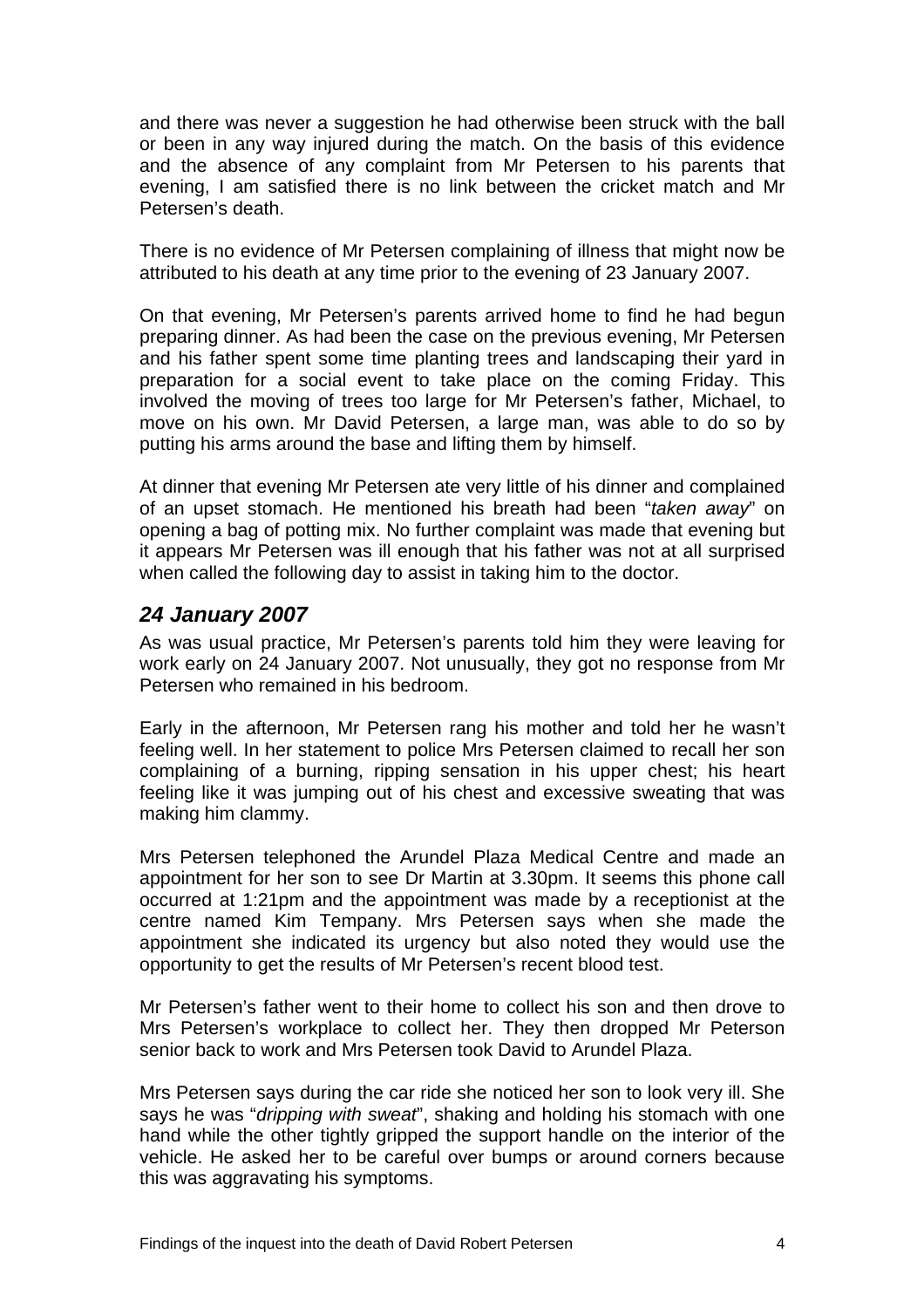<span id="page-6-0"></span>She says on approaching the medical centre Mr Petersen vomited into an ice cream container that had been placed in the vehicle for that purpose.

At the medical centre Mrs Petersen entered to tell the receptionist they had arrived while Mr Petersen "*insisted*" on having a cigarette outside the front door. The exact sequence of events is unclear but it seems Mr Petersen was unable to finish his cigarette and, although Mrs Petersen does not say so in her statement to police, there is other evidence both she and Mr Petersen briefly took a seat in the waiting room.

#### *Consultation with Dr Martin*

One of the issues considered by this inquest is the adequacy of the treatment provided to Mr Petersen by Dr Martin on the day before his death. Unfortunately, I consider neither of the surviving witnesses, Mrs Petersen or Dr Martin, is reliable.

Mrs Petersen's evidence at the inquest varied significantly from that contained in her statement and her evidence on other matters was contradicted by reliable witnesses such as the paramedics. She also gave inconsistent answers when giving evidence. I conclude she has allowed information she gained after her son's sad death to influence what she believes she heard and saw on the day before his death. I also suspect she is unwilling to accept the primary cause of the disease that led to her son's death was his protracted abuse of alcohol and illicit drugs. While this would be hard for any parent to accept, it does not justify her attempts to lay all the blame for the death on Dr Martin.

Dr Martin, when confronted with overwhelming evidence, admitted his statement contained falsehoods and he was caught out making misleading changes to the computerised medical charts. He also gave a demonstrably false account of the circumstances under which the officer who investigated this matter executed a warrant on his surgery, although I accept that was because of his deeply flawed memory rather than an attempt to initially mislead the court. Indeed, he admitted in his statement he could not even remember whether Mrs Petersen was present during the crucial consultation. His counsel made the quite proper concession I would need reliable corroboration before accepting Dr Martin's evidence.

I have therefore sought to identify what is most likely to have occurred and what I can find independent corroboration for.

Mrs Petersen gave inconsistent evidence about what happened when she and her son arrived at the surgery. Her evidence that David remained outside to have a cigarette raises doubts about how sick he might have felt but an accurate assessment would need to take into account his level of addiction. This makes it more difficult for me to find he was manifesting symptoms of severe illness as I accept that the reception staff are likely to have offered some assistance were he as obviously ill as his mother contends. However, it seems likely Mr Petersen sat in the waiting area, at least briefly.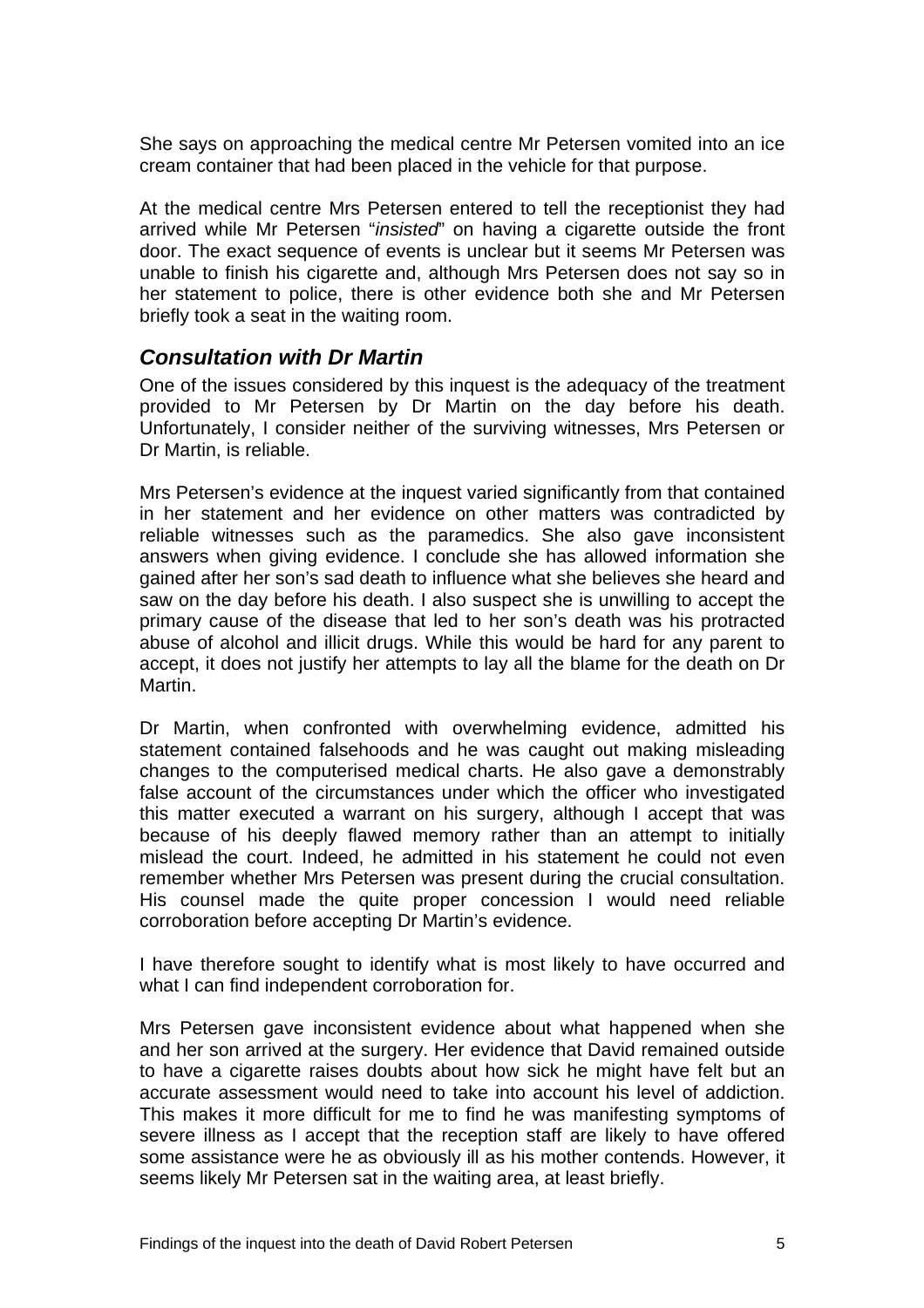Mrs Petersen says she was told by the receptionist they could go in to the consultation room but the receptionist and Dr Martin insist the doctor came to the waiting area to indicate he was ready to see the next patient. I think this version is more likely.

Mrs Petersen says when she and her son entered the consultation room Dr Martin was facing his computer and seemed to be reviewing Mr Petersen's blood test results. Dr Martin agrees he did review the results but claims it was later in the consultation. It seems likely the doctor assumed Mr Peterson was there to receive the results and in my view it is likely he was looking at them when the patient and his mother followed him in.

She says Dr Martin first addressed Mr Petersen in relation to his blood test results saying words to the effect they had gone "*from the black into the red"* and this was not good. Dr Martin denies saying this although he acknowledges such terminology would have been apposite, as pathology results outside the acceptable range do in fact print out red (although they are monochrome on the screen). Dr Martin agrees the results relating to Mr Petersen's iron levels had in fact gone from a reading within the acceptable range to a reading outside the acceptable range over the course of his last two blood tests. I conclude Mrs Petersen has accurately recalled this part of the conversation.

Mrs Petersen says Dr Martin began to speak about programs he suggested David undertake. He also stressed the need for David to return soon for another "bleed" – a reference to the treatment required for hemochromatosis.

Mrs Petersen says it was not until she pointed out to Dr Martin that Mr Petersen was here for other reasons that Dr Martin asked what was wrong. Indeed, Dr Martin agrees he did not notice anything unusual about Mr Petersen's appearance.

On his mother's account, Mr Petersen asked whether it was possible for his "…*liver or some organ to rip open or blow out inside of me?*" He spoke of his heart beating quickly, profuse sweating (noting it to be different than when he had Ross River fever) and shaking. He told Dr Martin at 2:00am that morning he had woken "…*in a foetal position and the bed was wet from sweat. I was shivering and my kidney area was sore. It felt like someone had kicked me*."

Dr Martin continued to listen to Mr Petersen's account without responding. Mr Petersen began to offer possible explanations, such as the pain being the result of spicy food, or gardening. In her statement to police, Mrs Petersen says that as he did this Mr Petersen was pointing to the top section of his stomach, just under the sternum. Dr Martin explained at the inquest he had a "*90 second rule*" whereby it is his practice to allow the patient at least 90 seconds to explain, uninterrupted, why they are there to see him. I accept Dr Martin was told of this episode in terms similar to that described by Mrs Petersen.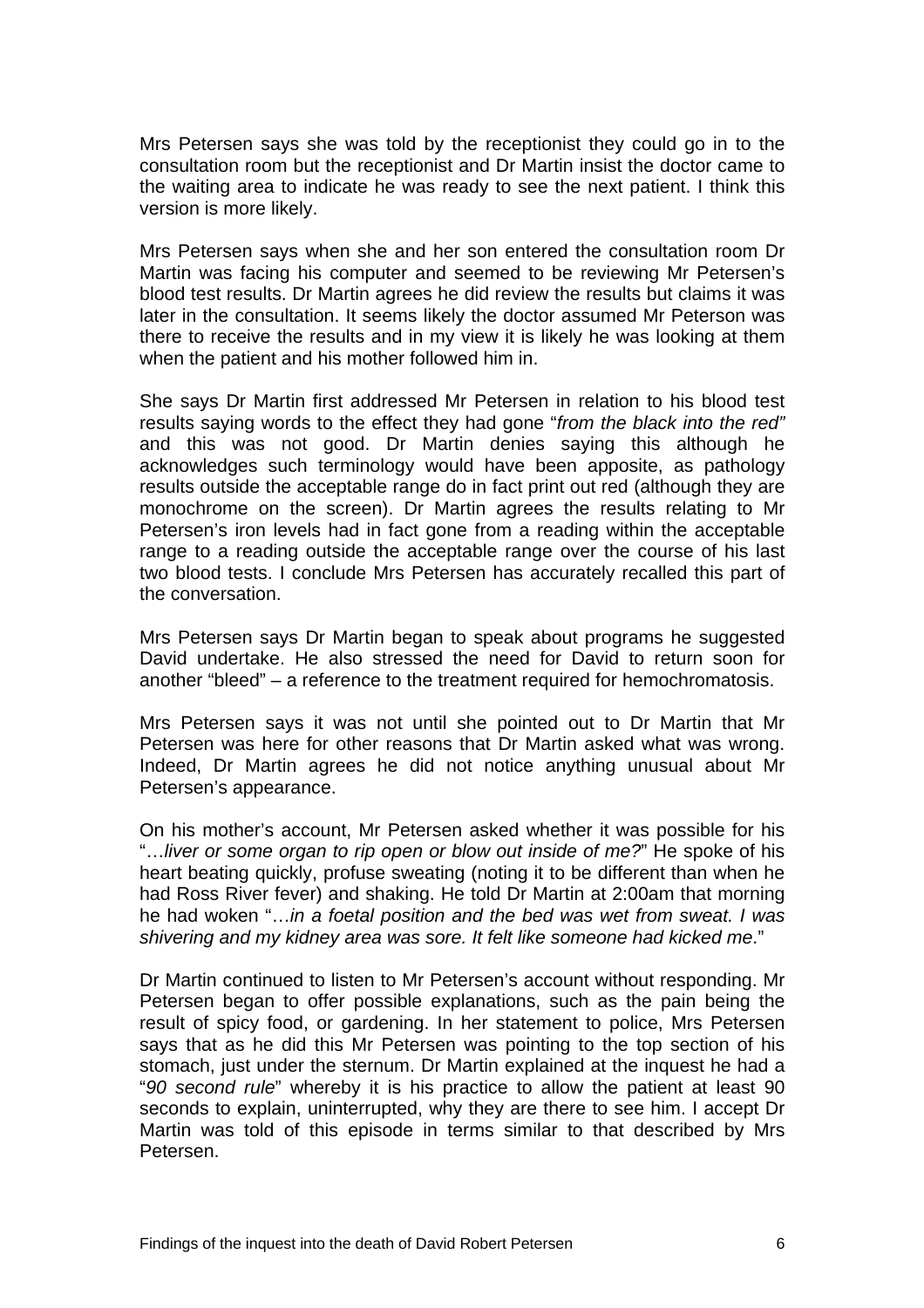Mrs Petersen says Mr Petersen told Dr Martin that earlier that day he had gone to the toilet and passed black blood. Mrs Petersen said that Dr Martin picked up the cord of his telephone and asked "*What, this black?*" Mr Petersen replied in the affirmative.

Dr Martin says Mr Petersen offered a history he had not heard before; namely frequent hematemesis and passing of blood per rectum. Dr Martin understood Mr Petersen's account to be that these symptoms had been experienced for years. He did not ask Mr Petersen when they had last been experienced.

Dr Martin denies being told by Mr Petersen he had passed black blood. However, he confirmed he routinely uses his stethoscope (not his telephone cord) to check with patients as to the colour of the blood which makes Mrs Petersen's account more likely in my view. Dr Martin states he did not do this on 24 January 2007. He says had he been told such a thing he would have recorded "*melena"* on the consultation notes rather than "*PR haemorrhage*" which refers to fresh or red blood. However, Mrs Petersen's account is also supported by the fact a similar history was given to Dr Chan at the Beaudesert Hospital. Counsel for Dr Martin submitted the reference in the Beaudesert Hospital notes to "*one episode of black motion 2/7 ago"* somehow makes it less likely Dr Martin was told of it. I disagree. It is easy to imagine when David was clearly close to death, mistakes in communication could occur when strangers were taking a history from his parents. I conclude Dr Martin was told Mr Petersen had recently passed black blood per rectum.

Mrs Petersen says after being told the patient was suffering chest pain, Dr Martin stood up and placed his stethoscope on Mr Petersen's upper back at points near his left and right shoulders. She says this was done without lifting Mr Petersen's shirt. This differs from what she apparently told police a couple of days after the death. A supplementary form 1 completed then recites her claiming "*the doctor has lifted up the shirt of the deceased and conducted a visual examination of his torso and listened to his chest sounds with a stethoscope."* This more accords with the doctor's account. He says he lifted Mr Petersen's shirt, and conducted a chest examination by auscultating points on Mr Petersen's back with his stethoscope. I accept that. However, at the inquest he gave evidence for the first time that in the process of turning Mr Petersen around for this procedure he felt several points around the renal area, looking for any sign of tenderness. He says he detected none and the chest examination was clear. Dr Martin agrees he did not conduct any examination of Mr Petersen's abdomen and I find his recent claim he palpated the renal area unconvincing.

Mrs Petersen says Dr Martin then advised that David had pleurisy and he would make out a referral for a chest x-ray and a prescription for medication. Dr Martin agreed the diagnosis of pleurodynia mentioned in the notes amounted to a description of the pain complained of rather than a diagnosis as to cause. He accepts he may have advised Mr Petersen he had pleurisy. He agrees he referred Mr Petersen for a chest x-ray and told him to telephone the following day to discuss the result.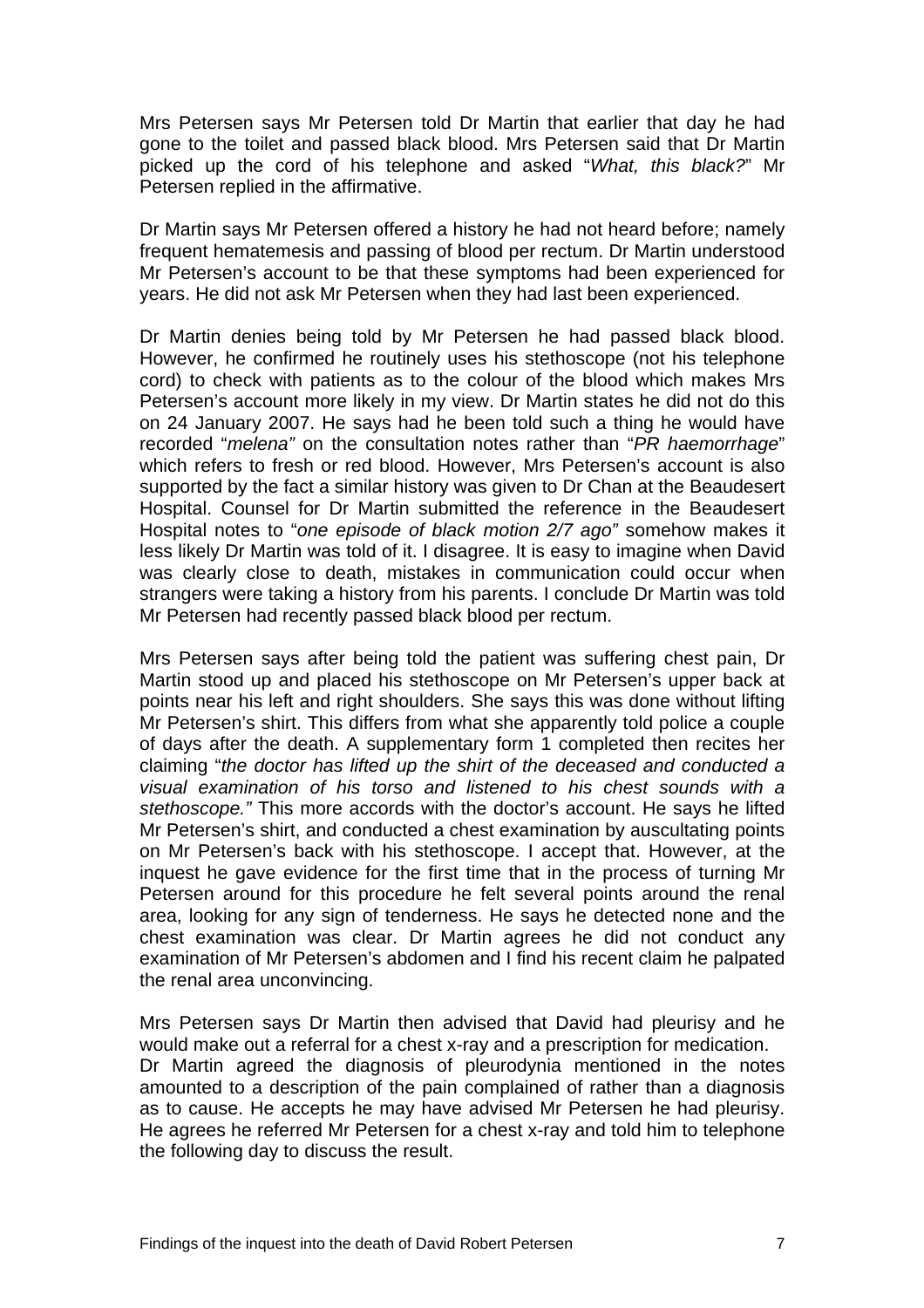Mrs Petersen says Mr Petersen then told of his vomiting during the course of that day. Soon after, he told Dr Martin he again felt like vomiting. Dr Martin told Mr Petersen to go to the treatment room which is separate from Dr Martin's consultation room. According to Mrs Petersen she then said to Dr Martin that Mr Petersen had been having difficulty with his hearing and asked if he could address that problem "*while we're here".* She says Dr Martin was quite attentive to this complaint and after an inspection advised Mr Petersen to book into the Australia Fair hearing clinic the following week. Dr Martin denies any conversation about Mr Petersen's hearing and indeed it is difficult to understand why, if David was as sick as his mother alleges, she was concerned about his hearing. I conclude this didn't happen.

Dr Martin has no recollection of Mr Petersen needing to vomit during the consultation, nor any recollection of being given a history of recent vomiting. I believe he is mistaken in relation to that; his prescribing Maxolon was in my view most likely done to address this concern. I accept at no time during the consultation did any of them go to the treatment room. I consider Dr Petersen's version is more likely because there was no reason for the move to another room. It is likely Mr Petersen was moved to a treatment area within the consultation room so he could vomit.

Dr Martin prescribed the medications Codalgin and Maxolon. He says he prescribed the first because it is the strongest analgesic "*before you start to get into real narcotics*". He denies Maxolon was prescribed in response to a complaint of nausea and/or vomiting. Rather, Dr Martin says this was prescribed as it has the effect of increasing the speed at which the Codalgin is absorbed and therefore becomes effective. None of the specialists consulted accept this drug would be used for this purpose.

Mrs Petersen says she asked Dr Martin if she should take her son to the Gold Coast Hospital. She says he replied "*I could send you to the Gold Coast Hospital, but why waste their time. All they are going to do is monitor David for two or three hours and then send him home*." Mrs Petersen says she reminded Dr Martin they lived an hour from the hospital and expressed her belief Beaudesert Hospital was a "lock down" hospital. Dr Martin re-iterated his advice to get the chest x-ray; take the medication and that Mr Petersen would be alright once it "kicked in".

Mrs Petersen says they returned with Dr Martin to his room. There he wrote up the prescriptions and x-ray referral while Mr Petersen remained in the treatment room. She again raised the question of taking Mr Petersen to hospital noting they "*live a long way out*".

She says Dr Martin told her "…*if it comes to that call an ambulance and they'll take you to whatever hospital is available"*. Mr Petersen had joined them by this time and expressed his desire not to go to hospital if he didn't have to. As they left, Mr Petersen made an appointment for the following Tuesday with the receptionist.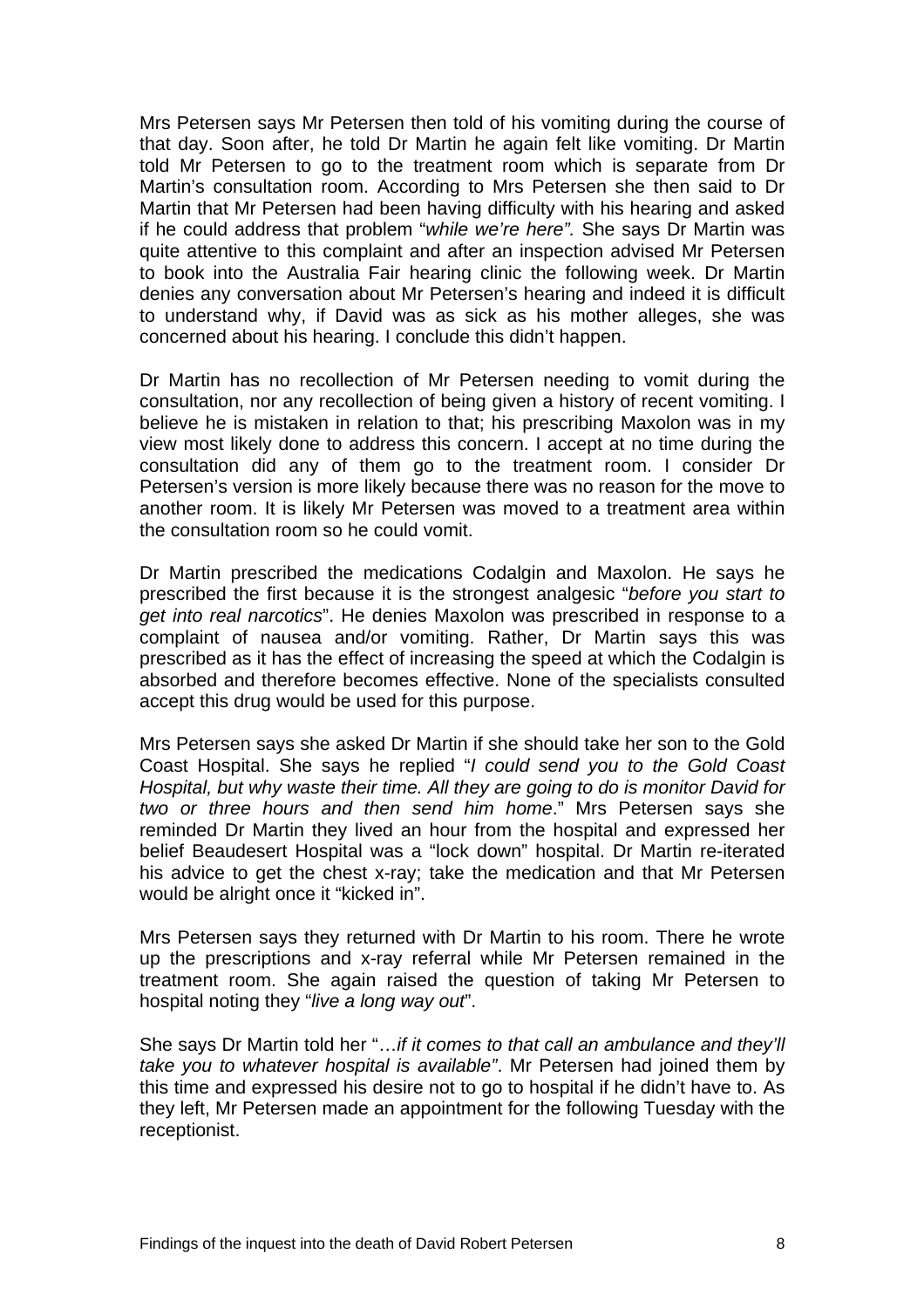On 12 October 2007 a request for Mr Petersen's medical records was sent to Arundel Plaza Medical Centre by the Beenleigh Coroner. Dr Martin attended to this request personally and sent back what he termed a "*complete medical history"*. Therein was recorded the following in regards to the consultation on 24 January 2007:

*Severe [L] sided renal pain Woke him from sleep Assocd. dyspnoea Now distressed with chest pain Also PR hemorrhage freq. hematemesis for YEARS!! OE: CHEST clear Pitting odema* 

*Reason for contact: Pleurodynia Actions: Discussed situation with patient Recommended hospital admission Patient refused admission* 

As a result of a request from my office, and after obtaining legal advice, Dr Martin provided a statement concerning his treatment of Mr Peterson. Six paragraphs dealt with the consultation on the day before Mr Petersen's death. In paragraph 17 of his statement Dr Martin claimed:

"*In view of the symptoms that Mr Petersen had complained of, I recommended that he be admitted to the Gold Coast Hospital for treatment. He refused."* 

This statement is consistent with the entry in the notes for that day which are set out above.

A forensic analysis of Dr Martin's hard drive showed retrospective additions had been made to Mr Petersen's medical notes. These included the phrase: "*Recommended hospital admission. Patient refused admission*". They also included the following additions to Mr Petersen's "social history":

 "*DRUG ABUSE Used marijuana/IV drugs Shared needles >>>> HEPATITIS C Heavy smoker ALCOHOLIC*"

At the inquest Dr Martin provided a further statement acknowledging he had made these changes while preparing the records to be sent to the Beenleigh Coroner. In that statement he also acknowledged paragraph 17 of his original statement was incorrect; that in fact what had occurred is: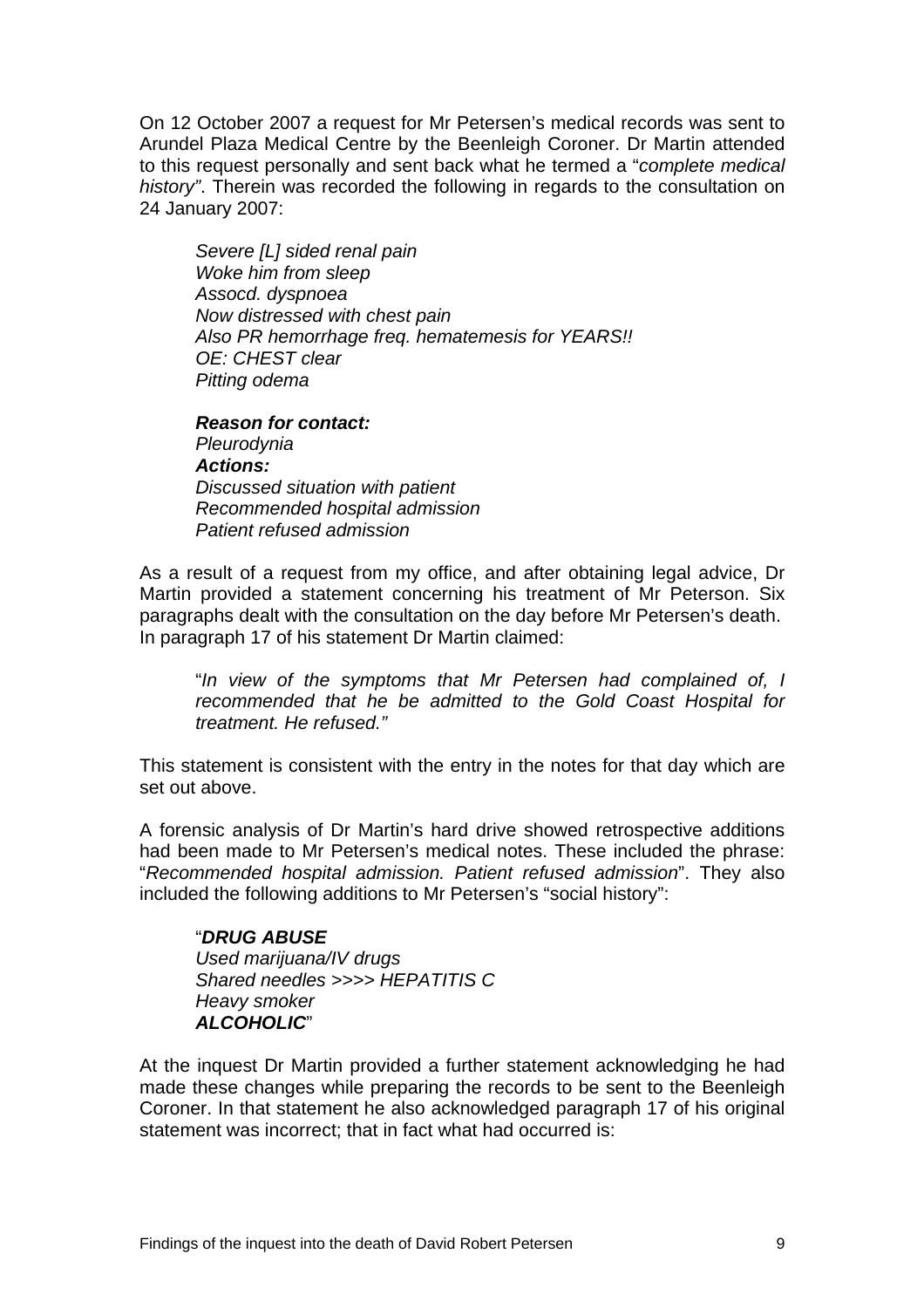<span id="page-11-0"></span>*"At the conclusion of Mr David Petersen's consultation with me on 24 January 2007 I told him that if his condition got any worse that he should go to hospital. He said that he did not want to go to hospital".* 

Dr Martin says his failure to acknowledge in the original statement and in the notes that his advice had been conditional on Mr Petersen's condition worsening was an oversight. I do not accept that. I conclude the alteration of the notes and the false assertion in the statement, were attempts to deliberately mislead the court.

In her evidence, one of two receptionists on duty that day, Leanne Johnson, recalled that, after the consultation, Dr Martin asked her to organise a referral to the Gold Coast Hospital. Dr Martin confirmed this did not occur.

In the circumstances, I accept Mrs Petersen's account of her asking for her son to be referred to hospital and the doctor refusing is more likely to be accurate. I also accept however that Mr Petersen expressed an unwillingness to go to hospital and Dr Martin told him and his mother to call an ambulance if his illness worsened.

Mrs Petersen believes it should have been obvious to the doctor that her son was in severe pain. Her evidence was that his whole body was shaking; he was perspiring heavily; his knuckles were white; and he had both hands around his stomach. It is difficult to reach a conclusion on the extent to which Mr Petersen looked unwell; in particular the extent to which he was shaking and sweating. It is likely Mrs Petersen was more sensitive to changes in her son's demeanour and pallor, particularly in the context of him complaining of being in pain. A degree of increased sweating and an apparent unsteadiness were not so obvious to other observers. I have also concluded Mrs Petersen deliberately exaggerated the extent of her son's symptoms because she resents Dr Martin not insisting he go to hospital.

Conversely, Dr Martin's attempt to fraudulently alter the records suggests he was aware David Petersen's symptoms were more severe than those records or his statement indicates and his deceptions suggest a consciousness of guilt that provides support for Mrs Petersen's version of her son's presentation.

Having regard to the expert evidence as to the likely inflammation of his spleen at this time, it is more likely than not Mr Petersen was exhibiting signs of distress that should have prompted further investigation.

Dr Martin acknowledges no blood pressure, pulse or temperature readings were taken during the consultation.

Both witnesses agree Mr Petersen was told to organise an appointment for the following Tuesday.

#### *Evening of 24 January 2007*

Mrs Petersen took David straight to the Gold Coast Imaging Centre to have the x-ray taken. She recalls during this trip, and in the waiting room of the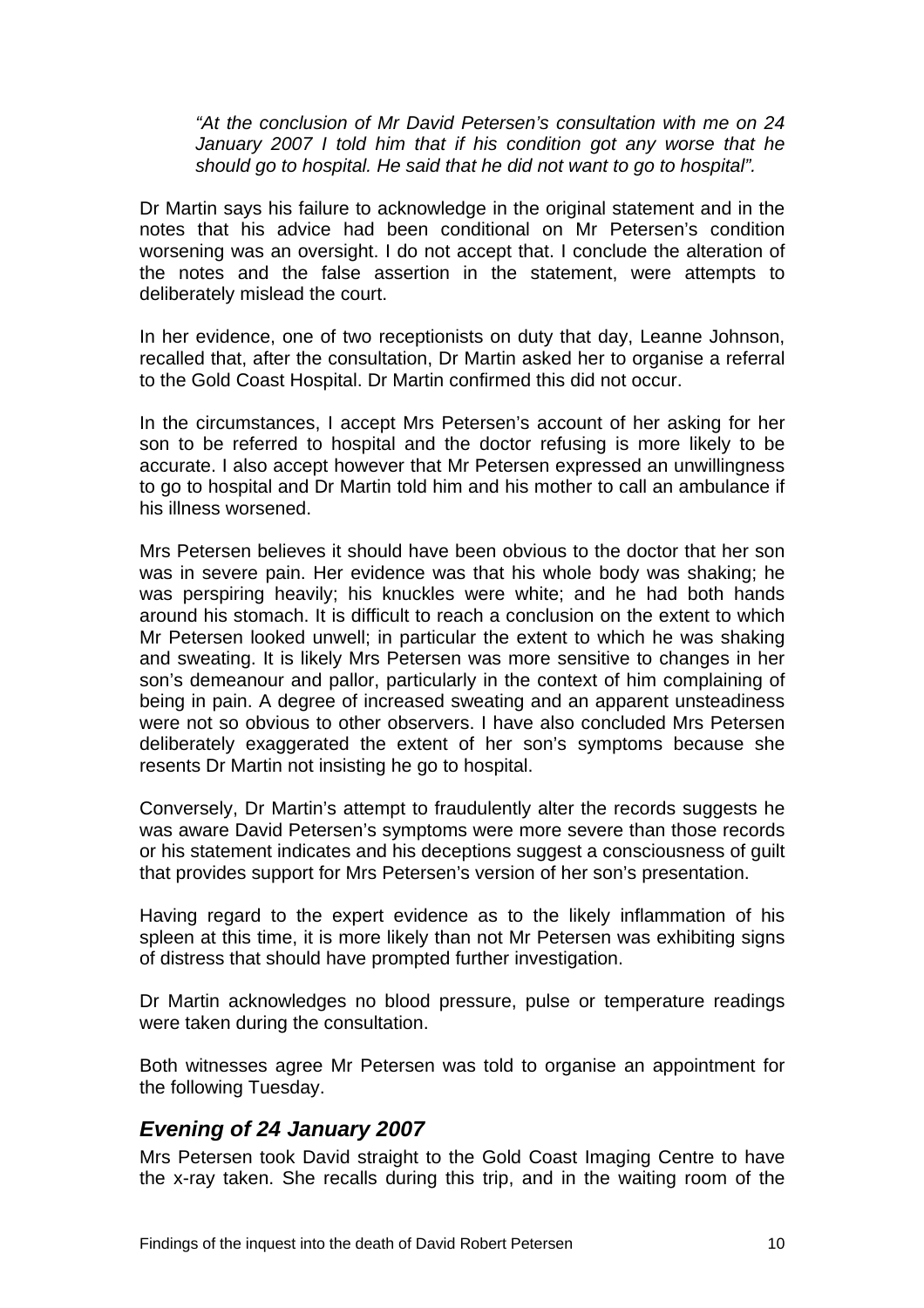imaging centre, he was still shaking, holding his stomach and appeared to be in a lot of pain.

After emerging from his appointment, Mrs Petersen recalls her son looked pale and complained it felt like his legs were about to give way. The x-ray process had required him to hold his breath which he said was extremely painful on his upper stomach.

At this point Mrs Petersen says she asked Mr Petersen to let her take him to hospital or at least to another doctor. She says he became increasingly annoyed as she continued with this suggestion, insisting he would start to get better after taking the medication prescribed to him by Dr Martin.

On arrival at the Nerang Centro shopping centre Mrs Petersen left Mr Petersen in the vehicle and went into the pharmacy where she had the prescription filled. She says he was too sick to get out of the car.

The two then travelled to the workplace of Michael Petersen. Mr Petersen junior got out of the car at this point and both Michael and Carol Petersen recall him being in great difficulty. They both recall seeing him struggling to support himself with his chin resting on the top of the open car door. Michael Petersen, with some urgency, assisted him onto a seat inside the shop. Mrs Petersen again asked Mr Petersen to let her take him to hospital but again, sounding frustrated, he refused. In the context of having recently been asked to treat him more like an adult, Mrs Petersen says she desisted from pushing this point further notwithstanding how ill Mr Petersen appeared.

The three family members then travelled home, though on the way Mr Petersen asked that they call in at the Canungra Hotel to purchase some beer. This appears odd behaviour if one accepts Mrs Petersen's evidence in relation to the apparent severity of Mr Petersen's condition. It is, though, consistent with her contention Mr Petersen was confident his condition would improve with medication. It is also appropriate to acknowledge the compelling evidence of Mr Petersen's alcohol dependency.

On arrival at their property Mr Petersen vomited on the driveway before going inside. He went to his room where he was unable to lie down but found the pain more bearable while sitting on his bed.

Mrs Petersen then called the Arundel Plaza Medical Centre. She did this from the other end of the house so that Mr Petersen did not hear her. On asking to speak to Dr Martin she was put on hold and then advised by a female member of staff that he had "*taken an early mark"*. Telephone records show this call was made at 6:23pm. On the basis of Dr Martin's patient sheet for that day; and on the evidence from both he and Leanne Johnson that he rarely if ever left straight after his last patient, it is likely he was in fact still at the surgery when Mrs Petersen rang. Mrs Petersen says she was advised by the female member of staff that David should "*take another lot of tablets and call an ambulance later on if he got any worse*".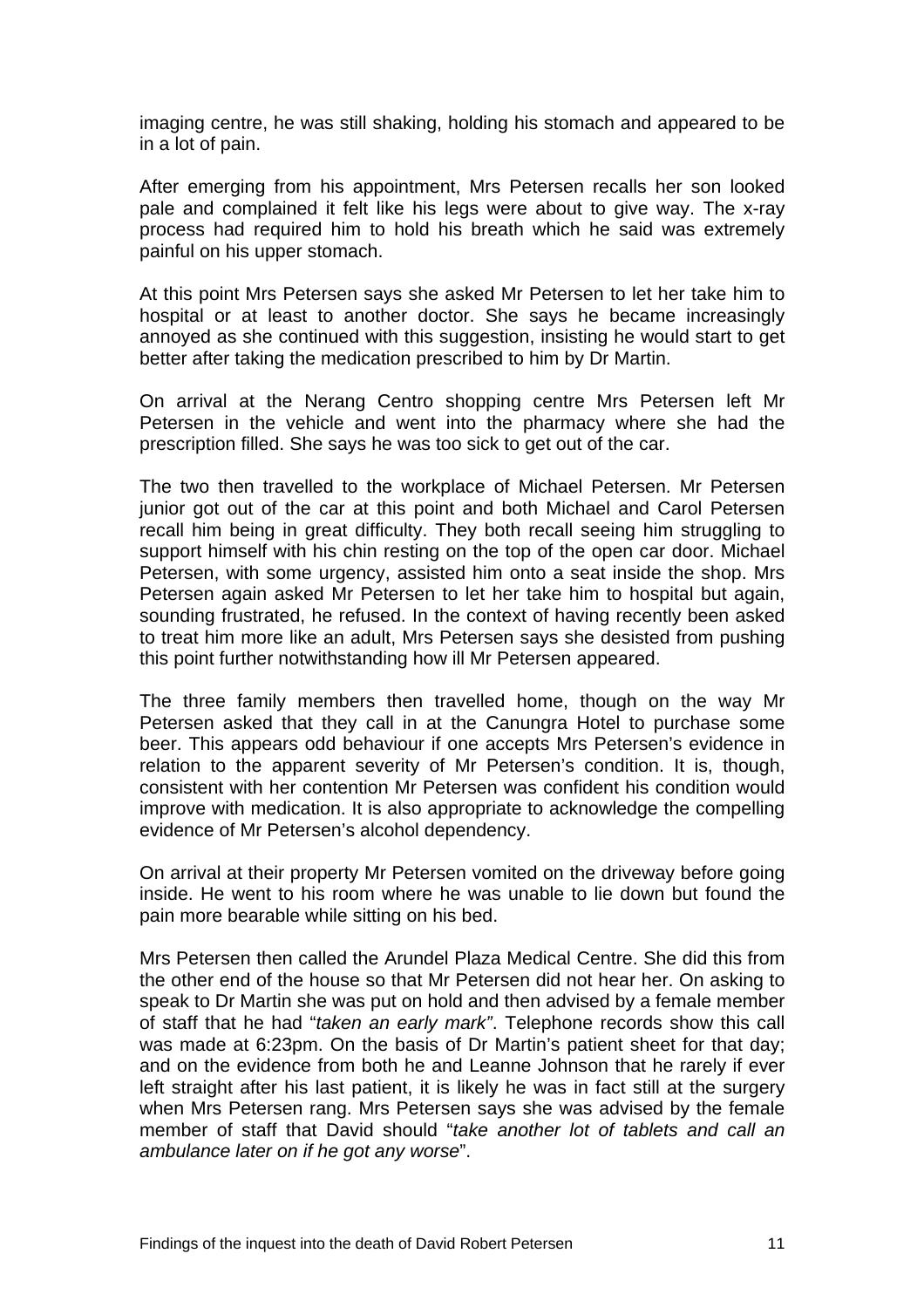<span id="page-13-0"></span>Mr Petersen did not eat anything that evening and continued to look very ill. His parents say during the evening he asked them to hold his rib cage while he vomited so as to provide some comfort. He complained of "*everything feeling tight*" in his rib cage. Mrs Petersen says she again at this point said "*let's go to the hospital*" but Mr Petersen said to "*just wait, I'll be right in a couple of hours*".

At the inquest Mrs Petersen says she went to bed knowing Mr Petersen was still in pain but with a hope the tablets would work and everything would be better by the morning. She says she made sure Mr Petersen had a phone with him and took her own phone to bed with her so he could contact her if needed.

She says at around 1.00am her phone rang. She found him on the floor in his room. He told her he tried to go to the toilet but his legs had given way. Mrs Petersen says he was shaking all over and his voice was stressed. In keeping with his clear reluctance to attend hospital, even now Mrs Petersen apparently felt unable to immediately call an ambulance without first getting Mr Petersen's approval to do so, saying to him: '*I'm going to have to call an ambulance*" to which he replied "*Yes Mum, I know*".

#### *QAS arrival*

Queensland Ambulance Service (QAS) call centre records show they received a call to attend the Petersen residence at 1:09am on 25 January. Paramedic Daryl Waters arrived at 1:22am to find Mr Petersen breathing rapidly, appearing anxious and pale in colour. Mr Petersen told him he had woken up breathless and "*couldn't shake it*"; he had been feeling unwell for 24 hours and had suffered a similar, less severe, episode the previous evening which had passed quickly.

Mr Waters took a brief history from Mr Petersen. He told the inquest it was his usual practice to seek a history from the patient rather than a friend or relative. Mr Petersen told him he had a pain while pointing to his epigastric area. He rated this pain 8 out of 10 in terms of severity. He also told Mr Waters he was feeling nauseous. Mr Waters was informed of the consultation with Dr Martin and was shown the medication prescribed.

Mr Waters does not recall being told anything about black faeces or loss of blood from the rectum and is sure he would have recorded such details. He was also sure he did not suggest the pain Mr Petersen was then complaining of was coming from his spleen, as was later suggested by Mrs Petersen. He conceded he might have been advised of a history of sweating and shaking without necessarily recording such details but could not remember being told of them.

Mr Waters felt Mr Petersen's abdominal area and did not note any guarding or distension. Ambulance records show a pulse rate of 160 and a blood pressure of 160/100.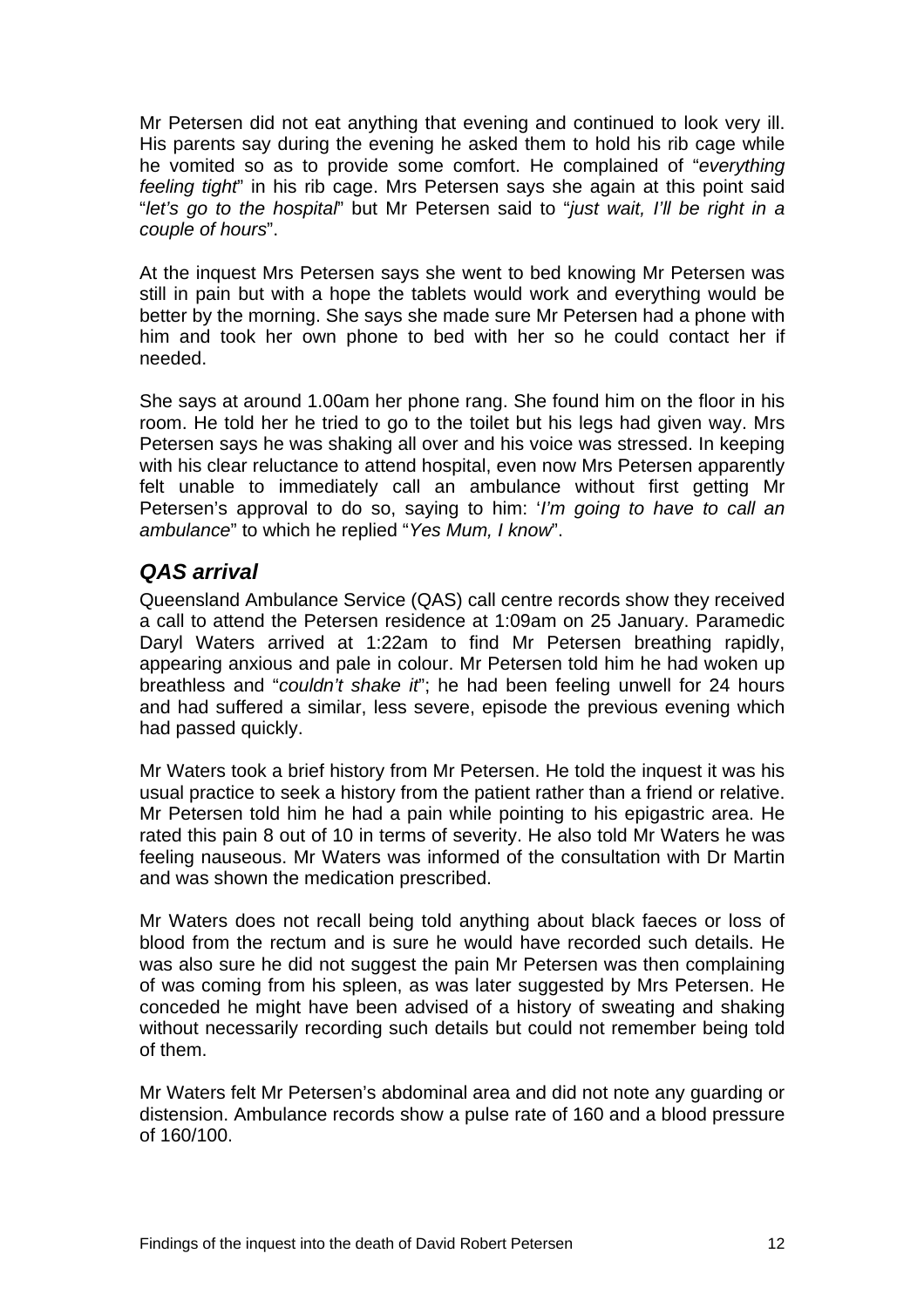Another paramedic, Leisa Tocknell arrived at 1:28am. Mr Waters asked her to get a stretcher from his vehicle. While she was doing this he assisted Mr Petersen to walk into the lounge room where they would be able to better manoeuvre the stretcher. As they approached the lounge Mr Petersen was noted to be staring into space and began to fall. Mr Waters had to support his weight and guide him onto a chair.

Ms Tocknell recalls that during her initial observations of Mr Petersen, he indicated he did not wish to go to the hospital and it was necessary for Mr Waters to convince him it was essential.

On her return to the house Ms Tocknell found Mr Petersen to be on a chair in the lounge and looking stiff. Mr Waters advised her he thought Mr Petersen was suffering from a dystonic reaction to Maxolon. Ms Tocknell had seen such reactions previously and thought Mr Petersen's symptoms looked very similar.

The recollections of Mr and Mrs Petersen accord approximately with the more significant events as recounted by the paramedics. Where their versions differ from that of Mr Waters, I conclude his version should be preferred. Mr Petersen's parents were undoubtedly and understandably distressed by his severe deterioration and it is probable this impacted upon their ability to accurately recount all of the details.

Mr Petersen was loaded into the ambulance at 1:47am and the paramedics set off with a view to take him to the Gold Coast Hospital. On notifying ambulance communications the paramedics were advised an intensive care paramedic, Rachel Latimer, lived nearby and arrangements were made for her to rendezvous with the ambulance and assess Mr Petersen. Ms Latimer made a brief assessment of Mr Petersen, agreed with the diagnosis of a dystonic reaction and told the paramedics to take him to Beaudesert Hospital where Benztropine could be administered.

I accept the view of one of the independent experts who gave evidence, Dr Anthony Brown that, in the circumstances, this was not an unreasonable diagnosis. Similarly, I accept the decision to go to Beaudesert rather than the more distant Gold Coast was wise.

At 2:00am when the ambulance was still some distance from Beaudesert, Mr Petersen suffered a sudden loss of consciousness, brachycardia and an unrecordable blood pressure. Mr Waters commenced manual ventilation and CPR. Within one minute of CPR commencing Mr Petersen regained consciousness and was able to communicate.

Beaudesert Hospital was advised of pending admission and its circumstances. The ambulance arrived there at 2:11am. At that stage Mr Petersen still had a blood pressure of 130/100 and a Glascow Coma Scale (GCS) level of 7.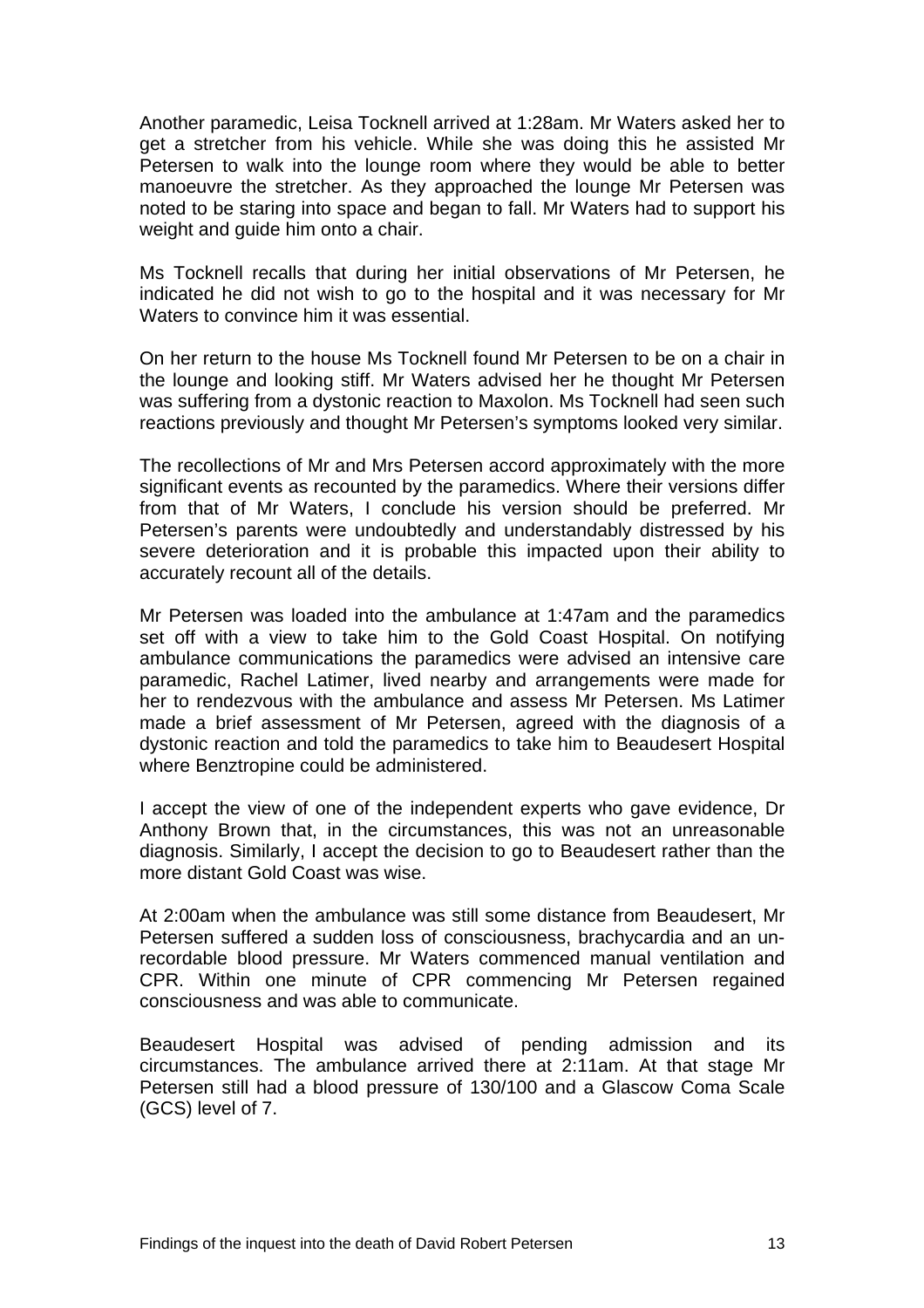#### <span id="page-15-0"></span>*Treatment at Beaudesert Hospital*

At Beaudesert Hospital Mr Petersen was initially examined by Dr Kah Wait Chan and then, from 2:30am onwards, by the on call senior medical officer, Dr Heidiliza Cayari. Shortly after his arrival Mr Petersen went into cardiac arrest on several occasions. When Dr Cayari arrived Mr Petersen was noted to have a GCS reading of 3, blood pressure of 130/105 and signs of brachycardia.

Mr and Mrs Petersen were able to see the doctors attending to Mr Petersen. They recall a nurse asking them for a medical history of their son. I accept that Dr Chan also attended on them for this purpose although they do not recall speaking to him. Dr Chan made note of a history of "*vomiting*" and "*1 episode of black motion 2/7 ago*".

At 2:40am Mr Petersen was intubated, resuscitation medication was commenced and he was given adrenaline and atropine when he continued to have 'runs of ventricular fibrillation'. An ICU helicopter crew were called and arrived at the hospital at 4:15am. At this stage Mr Petersen had suffered intermittent arrest with ventricular fibrillation a number of times. He was resuscitated for a further 15 minutes after the arrival of the helicopter crew. After discussion with Mr Petersen's parents those attempts ceased and he was declared dead at 4:30am.

#### *The autopsy*

An external and full internal autopsy examination was performed on 27 January by Dr Alex Olumbe.

The examination revealed:-

"…*massive intra-abdominal blood and blood clot measuring up to 4100ml that was associated with a ruptured (burst) subcapsular haematoma in the spleen."*

Dr Olumbe also noted:-

*"…bruising in the adjacent abdominal wall which is an indication that the haematoma that preceded the rupture is a consequence of a traumatic episode that occurred a few days earlier."* 

Dr Olumbe postulated the following chronology:-

*"The presence of the subcapsular haematoma in the spleen is an indication that there was internal bleeding in the spleen which had occurred a few days after the traumatic event. However, the final event that led to the collection of blood in the abdominal cavity following the capsular rupture/burst might be due to the build up in pressure within the subcapsular haematoma or be precipitated by another incident of trauma, even if it is minor."*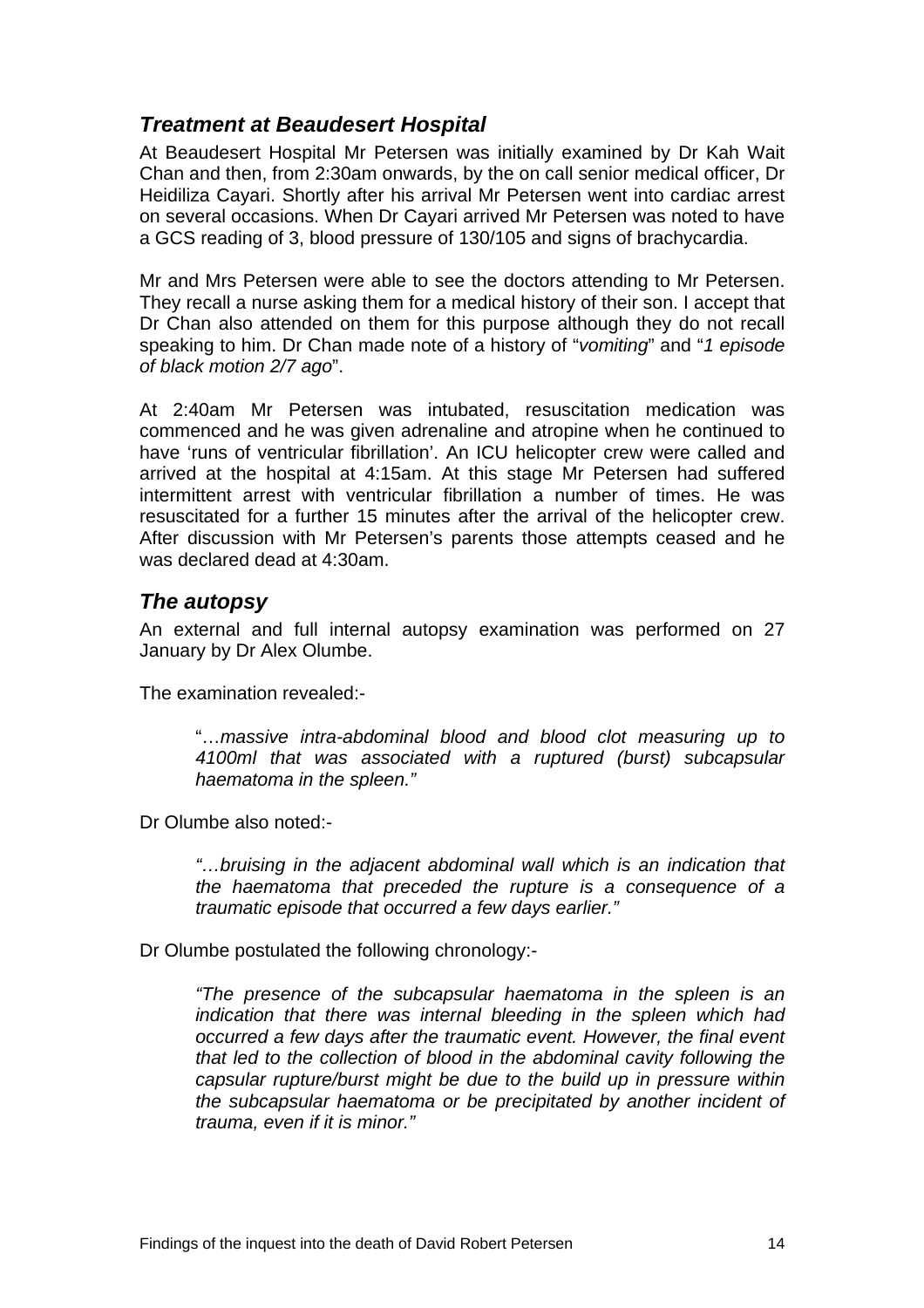<span id="page-16-0"></span>Other significant findings at autopsy included advanced liver cirrhosis and dilated cardiomyopathy. Toxicological examination of bodily fluids did not reveal any findings of note.

In his autopsy report of 15 May 2007 Dr Olumbe suggested the cause of death was:

*1. (a) Intra-abdominal haemorrhage, due to or as a consequence of: (b) ruptured spleen.* 

He listed as an underlying contributory factor:

*2. Liver cirrhosis, dilated cardiomyopathy.* 

#### *Expert medical evidence*

The weight of medical opinion is that Mr Petersen was suffering from a subcapsular haematoma in the spleen during the day or days prior to seeing Dr Martin on 24 January 2007. The chronic conditions suffered by Mr Petersen left his spleen more susceptible to this. At autopsy Dr Olumbe found bruising on the adjacent abdominal wall which he attributed to a traumatic episode which occurred a "*few days*" earlier. He postulated the build up of blood then may have been sufficient of its own to lead to a rupture. Alternatively a further, albeit minor, trauma may have caused the rupture.

Dr Brown provided literature pointing to the possibility of such haematomas developing without there having been any obvious trauma to the body - a "spontaneous" or "pathologic" rupture – although it acknowledged such occurrences are rare.

The experts were unable to pinpoint when the haematoma is likely to have burst and haemorrhaging into the abdominal cavity began. Dr Woodruff favoured a rupture late afternoon or evening of 24 January. However, he could not rule out the possibility that by the time Mr Petersen saw Dr Martin some seepage of fluid into the abdominal cavity had begun. Dr Brown suggested this was in fact likely.

The size of the rupture found at autopsy is indicative of a catastrophic event in the spleen sometime prior to death (although as Dr Woodruff noted, once a tear has begun, even very slight movement can result in such a catastrophic outcome). It would have led very quickly to the build up of the majority of blood found at autopsy.

It is now known only emergency surgical intervention could have saved Mr Petersen and by the time he arrived at Beaudesert Hospital even that is unlikely to have been successful.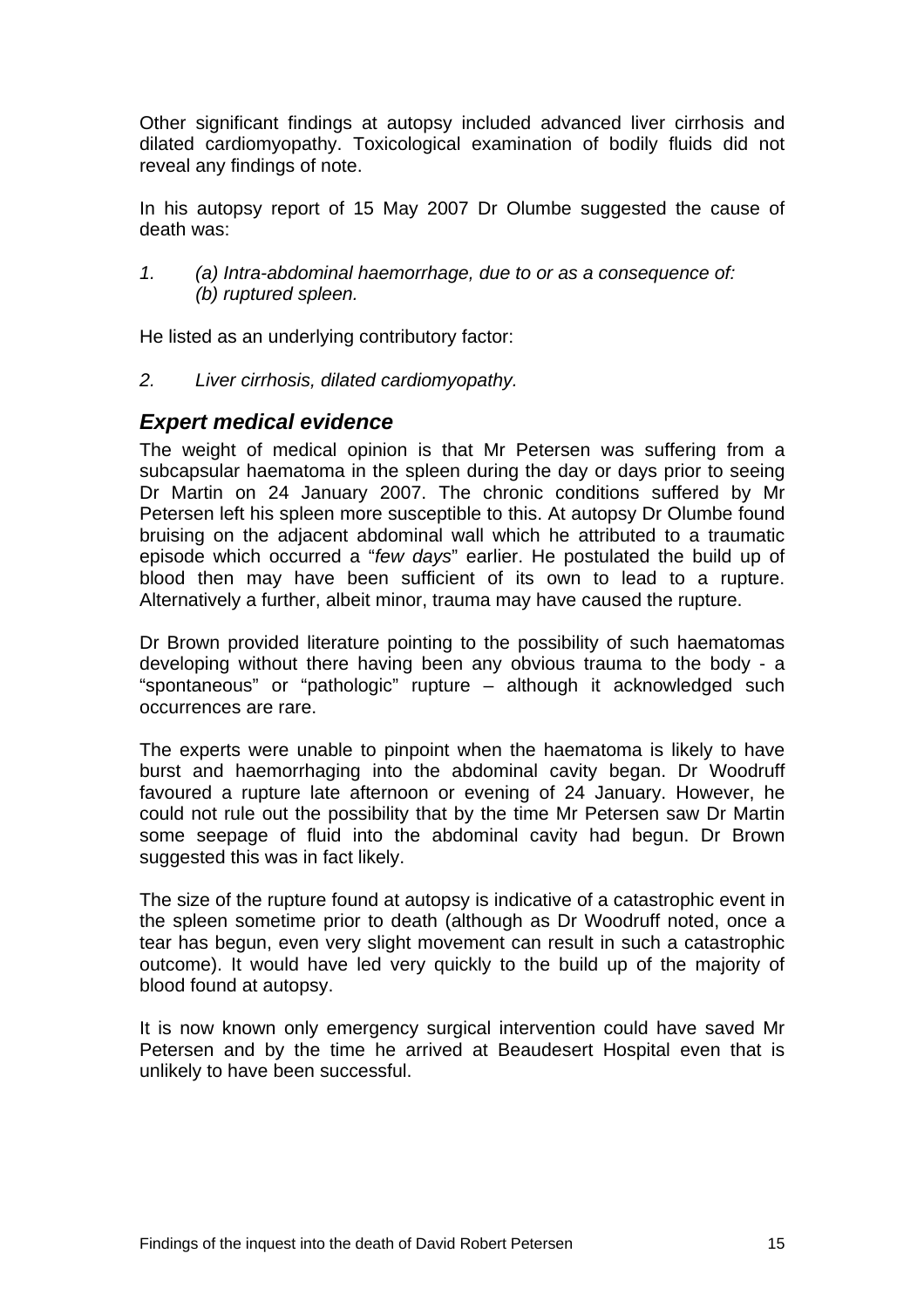# <span id="page-17-0"></span>**Section 45 findings**

A Coroner is required to determine, as far as is possible, who the deceased was, how he came by his death, when and where he died, and what caused the death. In this case I make the following findings:

| <b>Identity</b>       | The deceased person was David Robert Petersen                                                                                                                            |
|-----------------------|--------------------------------------------------------------------------------------------------------------------------------------------------------------------------|
| How he died           | Mr Petersen died as a result of a subcapsular haematoma<br>in the spleen of unknown origin going undetected and<br>untreated until it ruptured leading to exsanguination |
| <b>Place of death</b> | He died at the Beaudesert Hospital in Queensland                                                                                                                         |
| Date of death         | Mr Petersen died on 25 January 2007                                                                                                                                      |
| <b>Cause of death</b> | He died from intra-abdominal haemorrhage caused by a<br>ruptured spleen                                                                                                  |

### **Section 46 recommendations**

Section 46 provides that a coroner may comment on anything connected with a death that relates to public health and safety, the administration of justice or ways to prevent deaths from happening in similar circumstances in the future. That requires the coroner to consider whether the death under investigation was preventable and/or whether other deaths could be avoided in future if changes are made to relevant policies or procedures.

In my view this death occurred because of the aberrant behaviour of individuals that is not amenable to a systemic, preventative response. Accordingly there are no recommendations or comment I could usefully make.

# **Referral pursuant to s48**

Section 48(2) of the Coroners Act requires a coroner who, as a result of information obtained while investigating a death, "*reasonably suspects a person has committed an offence"* to give the information to the appropriate prosecuting authority.

Subsection (4) of the same section authorises a coroner who reasonably believes information gathered while investigating a death might cause a professional disciplinary body to inquire into the conduct of a relevant professional to give the information to that body.

In my view those provisions require me to consider whether the medical care given to Mr Petersen was of an appropriate standard and if not, whether it was such that it should be referred to the DPP or the Medical Board of Australia for consideration of a prosecution or disciplinary action respectively. I also need to consider whether the provision of inaccurate information by Dr Martin should be referred to those authorities.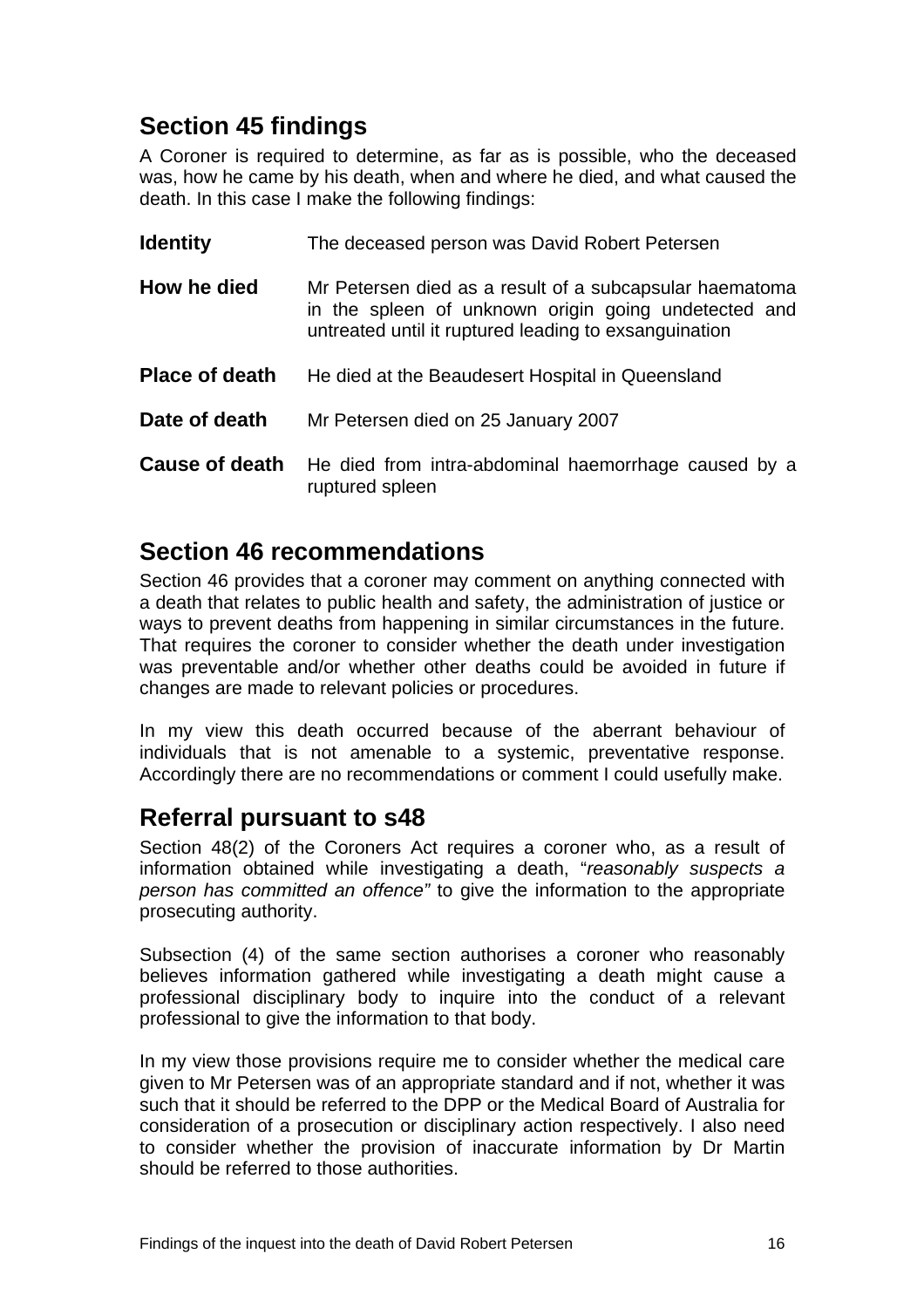#### <span id="page-18-0"></span>*Adequacy of medical treatment*

#### **Dr Martin**

In considering the adequacy of the medical treatment given to Mr Petersen I was greatly assisted by the evidence of a number of experts.

Dr Stephen Rashford is the medical director of the QAS, and a specialist in emergency medicine. When he provided his report to the court he was unaware of the falsity of the claim by Dr Martin that he had recommended Mr Petersen be admitted to hospital. Based only on the account of the QAS paramedics, Beaudesert Hospital records and the consultation notes from Arundel Plaza Medical Centre, he formed a view that the "*correct*" course of action in relation to Mr Petersen's presentation was he be told to go to hospital. At the inquest he made it clear he could not see how it might be considered reasonable for a general practitioner to have treated Mr Petersen as an outpatient in the circumstances as disclosed in the medical notes.

Dr Anthony Brown, a senior staff specialist for the Department of Emergency Medicine at the Royal Brisbane and Women's Hospital was firmly of the view Dr Martin should have referred Mr Petersen to hospital when he saw him on the afternoon before his death.

The co-morbidities arising from his existing chronic conditions were such that, in Dr Brown's view, it would have been very difficult if not impossible for a GP to adequately deal with the situation. Even on Dr Martin's version, his examination did not come near the degree of thoroughness envisaged by Dr Brown as being necessary if there was any prospect of treating Mr Petersen as a day patient.

He said in his report in summary;

*I have multiple, profound and serious concerns about the care, or lack of it, provided by Dr G Martin on the afternoon of 24/01/07.* 

*Dr Martin failed to examine Mr Petersen properly, failing to recognise in general how sick he was, and in particular failing to measure vital signs or examine the abdomen…* 

*Dr Martin failed to make a relevant diagnosis, or appropriate differential diagnosis.* 

*Dr Martin failed to arrange immediate referral hospital, and failed to adequately explain the urgent need to go to hospital….* 

Dr E W Ringrose is an experienced consultant physician. He saw some scope for Mr Petersen being treated as a day patient if the version of events given by Dr Martin was accepted. He would though have required Mr Petersen's attendance the following day for a further examination. His report also makes it clear an abdominal examination should have been conducted notwithstanding the prospect such examination might not necessarily reveal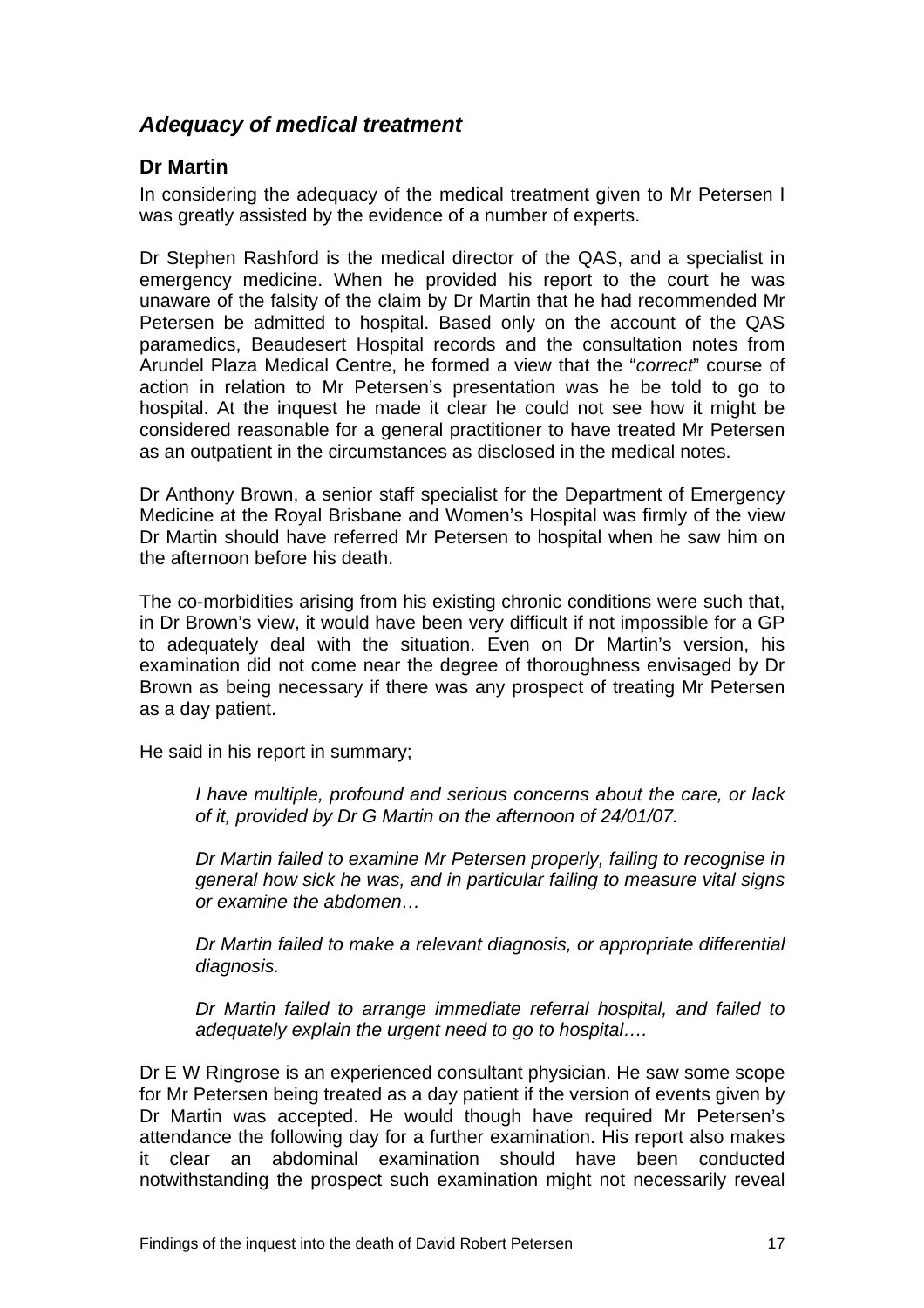the presence of an underlying problem. He agreed with the proposition that it would be necessary for a doctor conducting an adequate examination of Mr Petersen to ask when he last vomited blood and when he last passed rectal blood having been told of these symptoms.

He was strongly of the view had Mr Petersen told Dr Martin he had passed black blood; as I have found he did, referral to hospital was the only reasonable course of action. While Dr Martin disputes he was told Mr Petersen had passed black blood as distinct from frank, red blood, he agrees he did not investigate the causes of that, in any event.

When considering the criticisms of these experts it is necessary to ensure the standards which might be expected of a tertiary hospital emergency medicine specialist are not applied to a general practitioner. I am satisfied appropriate caution was applied in this regard.

The oral evidence of Dr Hoskins, the director of the Clinical Forensic Medicine Unit and an experienced GP, was more supportive of Dr Martin, notwithstanding that in his report Dr Hoskins stated complete agreement with the opinions expressed by Dr Brown. Dr Hoskins saw scope for a general practitioner to treat Mr Petersen as a day patient if the presentation was as described by Dr Martin. His opinion in this regard extended to a scenario where other symptoms such as vomiting and profuse sweating were present.

Dr Hoskins was the only one of the expert witnesses who had heard of Maxolon being used for the purpose prescribed by Dr Martin rather than as a medication to prevent nausea and vomiting.

The preponderance of expert evidence is that, even on the facts Dr Martin acknowledges as being known to him on 24 January 2007, his examination of Mr Petersen was inadequate in the following ways:

- There was no measuring or recording of any vital signs;
- There was a failure to palpate the abdomen;
- No enquiry was made as to the most recent vomiting or passing of blood;
- No physical examination to confirm the colour of the rectal blood was undertaken;
- There was a failure to refer for a CT scan or similar imaging of the abdomen; and
- No adequate diagnosis or differential diagnosis of the cause of the symptoms was made.

The weight of expert evidence is that the only reasonable course of action for a doctor in Dr Martin's position was to refer Mr Petersen to hospital. Of course Mr Petersen may well have refused that advice. If he did, the advice should have been carefully recorded.

I am of the view Dr Martin had become frustrated with Mr Petersen's failure to comply with his recommendations to reduce his drinking and smoking and to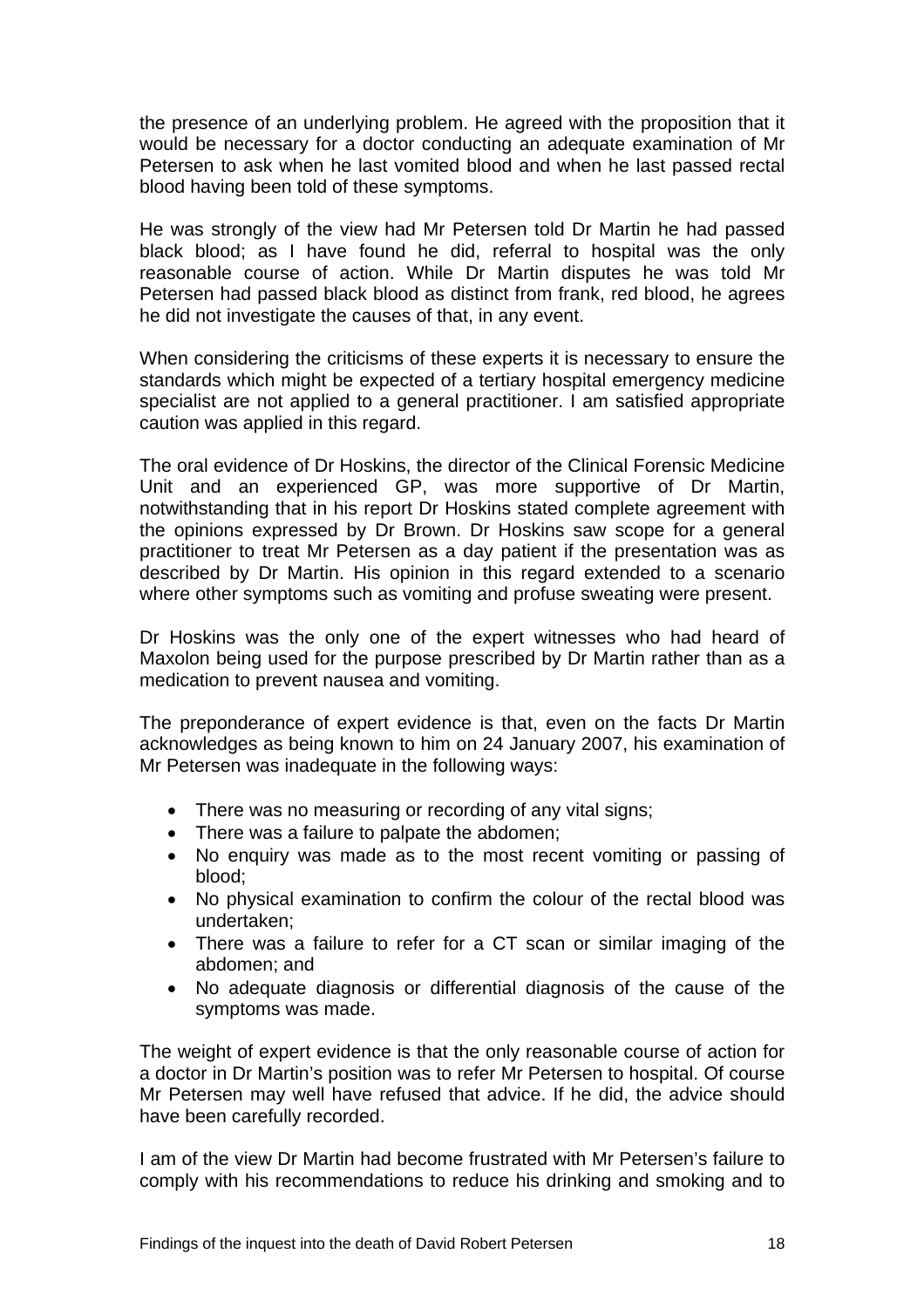lose weight. He seems to have come to the view that as Mr Petersen was not taking reasonable steps to care for his health his obligation to exercise the appropriate standard of care was obviated.

I therefore consider there is a significant body of evidence which could lead a criminal court or a disciplinary body to conclude Dr Martin failed to provide Mr Petersen with an adequate standard of care.

There are a number of provisions in the Criminal Code under which a health care practitioner can be held criminally responsible for the death of a patient. All require proof of a causal connection between the doctor's action or inaction and the death.

Therefore, when determining whether I should refer his conduct to the DPP for consideration of a prosecution I need to have regard to whether the arguably substandard care Dr Martin provided caused or significantly contributed to the death.

Dr Woodruff is the director of vascular surgery at the Princess Alexandra Hospital. He provided a report and gave evidence that had Mr Petersen gone to hospital and received prompt treatment, his chance of surviving the emergency surgery that would have been indicated was *"closer to 50/50 than 99%".* The comparison to 99% was a reference to an assessment made in Dr Brown's initial report. Upon reflection he accepted Dr Woodruff's assessment, as do I.

That means that if Mr Petersen had gone to hospital and he had been operated on promptly it is more likely than not, he would have survived. However, before Dr Martin can be held criminally liable for the failure of that to occur, the Crown would need to convince a jury beyond reasonable doubt that had he recommended admission, David Petersen would have accepted and acted in accordance with that advice. In this case I am not satisfied that would have occurred. Indeed the doctor did tell the patient and his mother that if his condition deteriorated an ambulance should be called. They did not do that until some 9 hours after seeing Dr Martin, even though according to his mother, David continued to deteriorate all afternoon and evening. This was not his mother's fault – she was urging her son to allow her to take him to hospital from soon after they left Dr Martin's surgery. Of course, that was his right, but it is not reasonable to then seek to hold someone else criminally responsible. David Petersen's disinclination to go to hospital is graphically demonstrated by statements to that effect to the paramedics who came to his house even when he was just a few hours from death.

Further, there is considerable doubt as to whether the "work up" that would have been necessary before surgery was undertaken would have occurred as quickly as would have been necessary to save his life, had Mr Petersen been admitted to the Southport Hospital late on the afternoon of 24 January.

Accordingly, it is not appropriate I refer the information concerning Dr Martin's treatment of Mr Petersen to the DPP.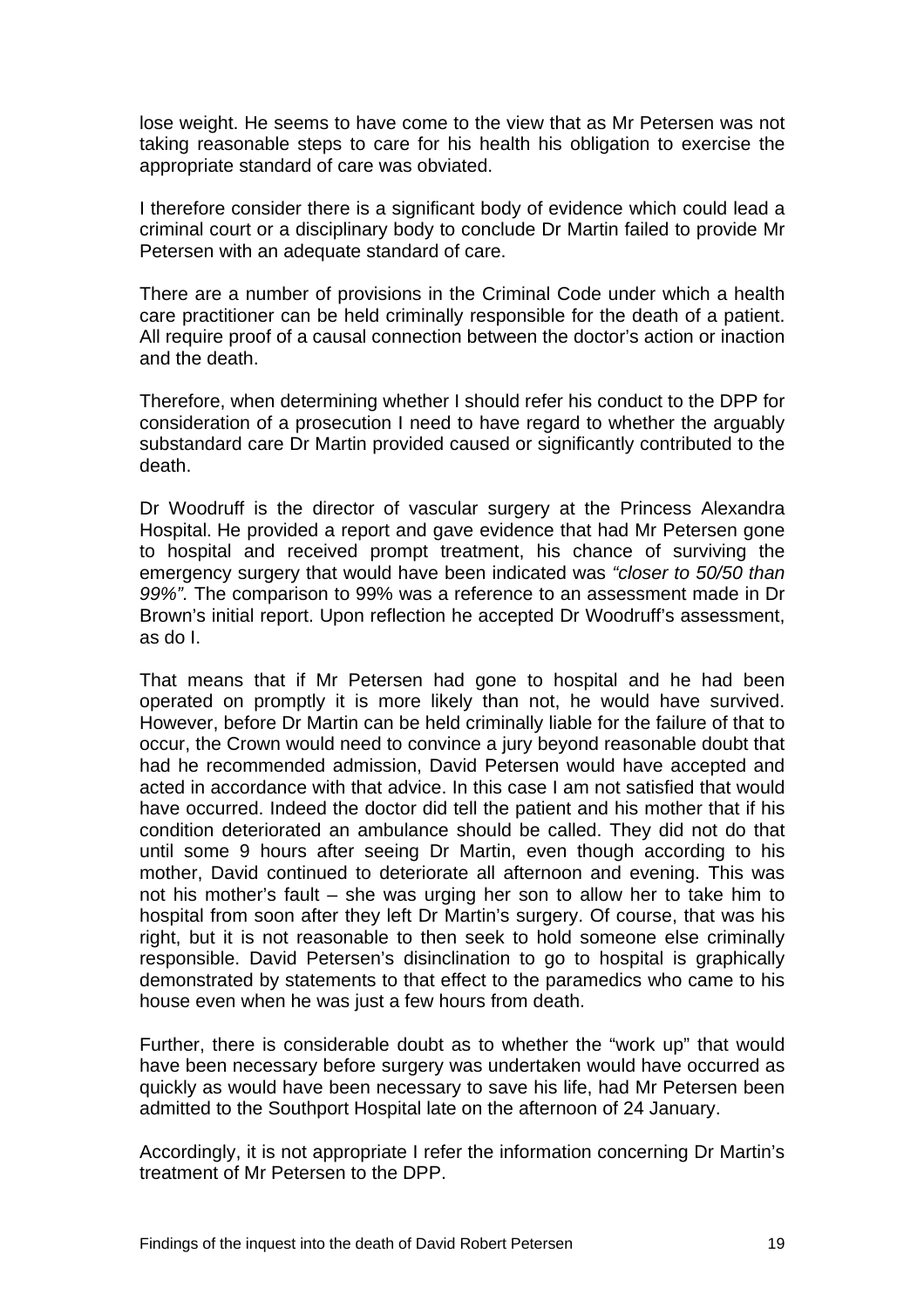#### <span id="page-21-0"></span>**QAS**

I accept the opinions of Dr Brown and Dr Rashford that the treatment afforded to Mr Petersen by the paramedics was adequate and appropriate in the circumstances.

#### **Beaudesert Hospital**

I accept the evidence of Dr Brown that the treatment provided to Mr Petersen by staff at Beaudesert Hospital was of very high quality.

#### *The provision of false information*

I also need to consider whether the provision of false information to the court by Dr Martin should be referred to the DPP.

I am of the view Dr Martin sought to deliberately mislead the court by fraudulently altering the computerised medical record of the consultation on 24 January to make it appear he had recommended Mr Petersen be admitted to hospital. I surmise that when he became aware of the on-going coronial investigation, he read the record of the symptoms that had been noted, observed the absence of any meaningful diagnosis in circumstances where the death of the patient occurred so soon after the consultation, and became concerned his conduct would not withstand scrutiny. He continued this attempt to mislead when he made a false claim to the same effect in his statement to the court.

I have considered referring this conduct to the DPP but having regard to the high standard of proof required for a criminal prosecution and the availability of what in my mind is a more appropriate remedy I have decided to refrain from doing so.

#### *Referral to the Medical Board*

As of 1 July 2010 the Medical Board of Australia is the body appointed to consider complaints and notifications about the conduct of medical practitioners in Queensland.

The *Health Practitioner National Law Act 2009* (Qld) sets out the grounds on which voluntary notification can be made to the Board in section 144. So far as may be relevant to this case that section provides:

*(1) A voluntary notification about a registered health practitioner may be made to the National Agency on any of the following grounds—* 

*(a) that the practitioner's professional conduct is, or may be, of a lesser standard than that which might reasonably be expected of the practitioner by the public or the practitioner's professional peers;* 

*(b) that the knowledge, skill or judgment possessed, or care exercised by, the practitioner in the practice of the practitioner's health profession is, or may be, below the standard reasonably expected;*